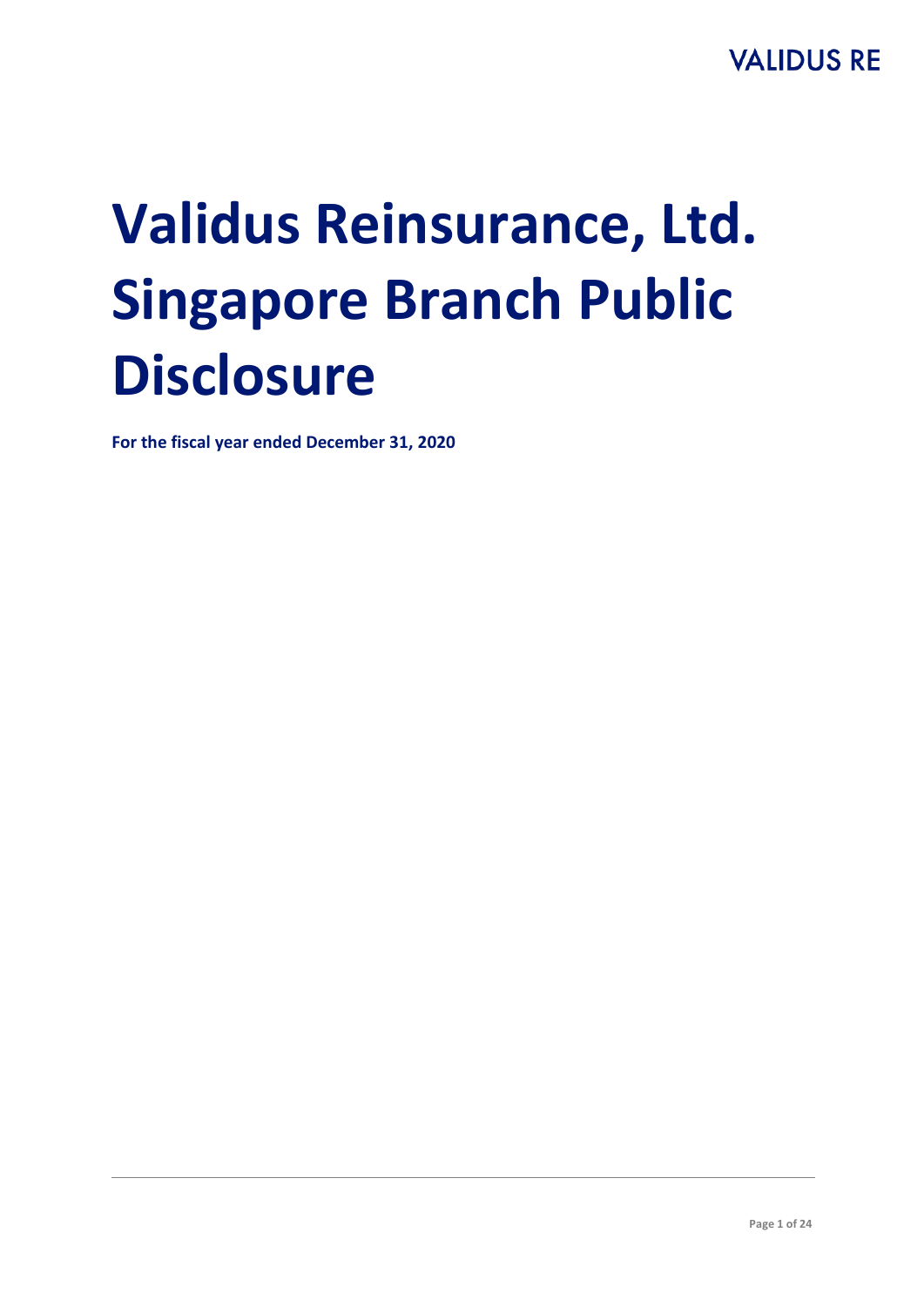# **Purpose**

This document is meant to satisfy the public disclosure requirements, as outlined in Notice 124 of the Monetary Authority of Singapore (the "MAS"), for the Validus Reinsurance, Ltd. Singapore Branch (the "Singapore Branch").

The information in this document is directly extracted from or based on information from the Validus Reinsurance, Ltd. ("Validus Re Ltd.") Consolidated Financial Statements, which can be found on the Bermuda Monetary Authority ("BMA") website located at [http://www.bma.bm;](http://www.bma.bm/) and the MAS Insurance Company Returns for the Singapore Branch, which can be found on the MAS website located at [http://www.mas.gov.sg/.](http://www.mas.gov.sg/) 

The information provided below is for the fiscal year ended December 31, 2020 and contains disclosures relating to Validus Re Ltd., the parent and head office of the Singapore Branch. Hereinafter, "the Company", "us" or "we" is used to describe any or all of Validus Re Ltd. and its subsidiary companies.

Note: Paragraph 10 of Notice 124 states: "Where any disclosure which relates to activities conducted at the group\* level or at the head office level (as the case may be) has been made at the group level or head office level (as the case may be), a licensed insurer, may cross-refer to those disclosures made at the group level or head office level (as the case may be). \*Group refers to the ultimate holding company, its subsidiaries and any other company or entity treated as part of the ultimate holding company's group of companies according to the Accounting Standards."

All financial information contained herein relating to Validus Re Ltd. includes results from the Singapore Branch and is expressed in thousands of U.S. dollars utilizing U.S. GAAP unless otherwise indicated. Singapore specific amounts are presented in accordance with the statutory requirements of the annual MAS Insurance Company Returns.

Information provided herein should be referenced in conjunction with additional information provided in the sources cited above.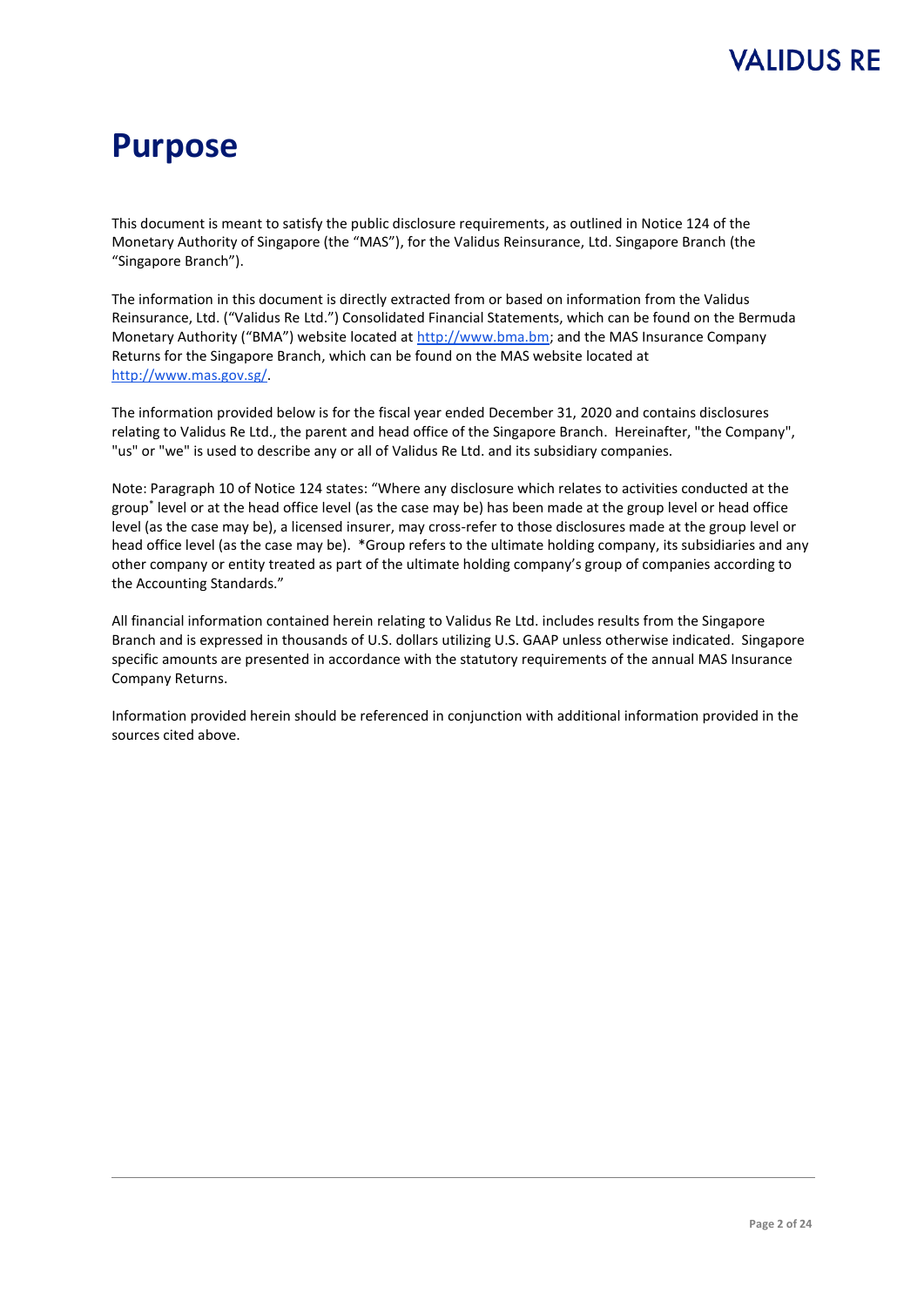# **Company Profile**

Validus Re Ltd. was incorporated under the laws of Bermuda on October 19, 2005. The Company is 100% owned by Validus Holdings, Ltd. (the "parent company" or "Validus Holdings") which was also incorporated under the laws of Bermuda on October 19, 2005. Validus Re Ltd. is registered as a Class 4 insurer under The Insurance Act 1978 of Bermuda, amendments thereto and the Insurance Account Rules 2016 (the "Legislation"). The Company primarily offers treaty reinsurance coverage on a global basis in the Property and Specialty lines markets.

The Company's Canada branch office commenced writing underwriting business on January 1, 2020. The Canada branch office is subject to regulation by the Office of the Superintendent of Financial Institutions Canada ("OSFI"). Under regulations and guidelines prescribed by OSFI, the Canada branch office is required to maintain prescribed levels of capital, which are dependent on the type and amount of insurance policies in force and the nature of the Canada branch office's assets.

#### **Most recent capital transactions**

On June 15, 2018, the Bermuda Monetary Authority ("BMA") approved the merger of IPC Re Limited ("IPCRe") with the Company, with the Company being the surviving entity, in accordance with the provisions of Section108 of the Companies Act, 1981.

On July 18, 2018, Validus Holdings completed its previously announced definitive agreement and plan of merger (the "Merger Agreement") with American International Group, Inc. ("AIG") in accordance with Section 105 of the Bermuda Companies Act 1981. Pursuant to the Merger Agreement, Validus Holdings merged with an existing AIG subsidiary, with Validus Holdings continuing as the surviving corporation and as a whollyowned subsidiary of AIG.

On September 1, 2018, in order to align Validus Re Ltd.'s U.S. entities (i.e. Validus Specialty, Inc. and all of its subsidiaries including Western World and CRS ("Validus Specialty Group" or "Validus Specialty")) under AIG's U.S. consolidated tax group, the Company sold its interest in Validus Specialty Group to AIG Property Casualty Inc. in exchange for a note receivable from AIG International Holdings GmbH.

#### **Nature of the Business**

Validus Re Ltd. seeks to establish itself as a leader in the global reinsurance markets. The Company's principal operating objective is to use capital efficiently by underwriting reinsurance contracts with superior risk and return characteristics. The primary underwriting objective is to construct a portfolio of reinsurance contracts that maximizes return on equity subject to prudent risk constraints on the amount of capital exposed to any single event. Risks are managed through a variety of means, including contract terms, portfolio selection, diversification, including geographic diversification, and proprietary and commercially available third-party vendor catastrophe models.

The Company operates as a global provider of reinsurance products, operating primarily through Validus Reinsurance, Ltd. and Validus Reinsurance (Switzerland) Ltd., as well as Lloyd's Syndicate 1183, which is managed by Talbot Holdings Ltd.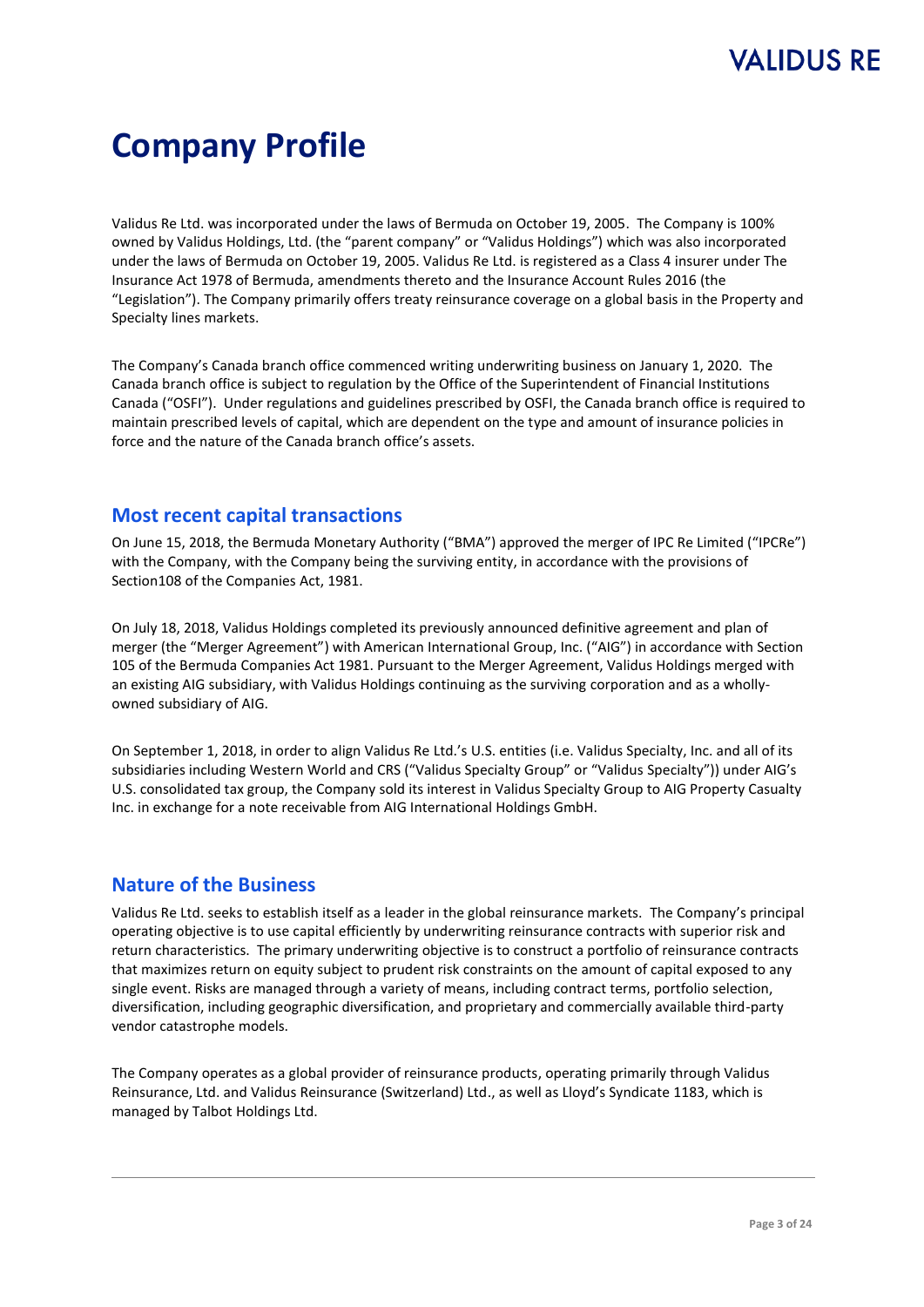Validus Re Ltd. maintains a branch office in Singapore which commenced operations in December, 2009 and a branch office in Canada which commenced writing business on January 1, 2020 (as noted above).

The Company, including the Singapore Branch, primarily concentrates on property and other reinsurance risks commonly referred to as short-tail in nature due to the relatively brief period between the occurrence and payment of a claim.

Details of gross premiums written by line of business for the Company, are provided below:

|                           | Year Ended December 31, 2020 |           |             |  | Year Ended December 31, 2019 |             | Year Ended December 31, 2018 |           |             |       |
|---------------------------|------------------------------|-----------|-------------|--|------------------------------|-------------|------------------------------|-----------|-------------|-------|
|                           |                              | Gross     | Gross       |  | Gross<br>Gross               |             | Gross                        |           |             | Gross |
|                           |                              | Premiums  | Premiums    |  | Premiums                     | Premiums    |                              | Premiums  | Premiums    |       |
| (US Dollars in thousands) |                              | Written   | Written (%) |  | Written                      | Written (%) |                              | Written   | Written (%) |       |
| Property                  |                              | 953.913   | 39.6%       |  | 1,047,181                    | 52.0%       |                              | 793.186   | 55.4%       |       |
| Specialty - Short-tail    |                              | 1,010,864 | 41.9%       |  | 601.856                      | 29.8%       |                              | 442.731   | 30.9%       |       |
| Specialty - Other         |                              | 444.689   | 18.5%       |  | 366,212                      | 18.2%       |                              | 195.932   | 13.7%       |       |
| <b>Total</b>              |                              | 2,409,467 | 100.0%      |  | 2,015,249                    | 100.0%      |                              | 1,431,850 | 100.0%      |       |

Note: Figures provided in the table above and in the line of business descriptions immediately following are based on Validus Re Ltd. Consolidated Financial Statements, excluding the Company's support of Funds at Lloyd's obligations for Lloyd's Syndicate 1183 ("Talbot Syndicate"), an affiliate for the years ended December 31, 2019 and 2018, respectively. The Company's commitment to support Funds at Lloyd's obligations for the Talbot Syndicate ended on December 31, 2019.

**Property**: The Company primarily underwrites property reinsurance business on a catastrophe excess of loss, per risk excess of loss, aggregate excess of loss and proportional basis.

**Property catastrophe excess of loss***:* Property catastrophe reinsurance covers insurance companies' (referred to as "ceding companies" or "cedants") exposures to an accumulation of property and related losses from separate policies, typically relating to natural disasters or other catastrophic events. Property catastrophe reinsurance is generally written on an excess of loss basis, which responds when aggregate claims and claim expenses from a single occurrence for a covered peril exceed a certain amount specified in a particular contract. (In regards to the Singapore Branch, coverage for property catastrophe in Asia is more evenly distributed between pro-rata and excess of loss). Under these contracts, the Company provides protection to an insurer for a portion of the total losses in excess of a specified loss amount, normally up to a maximum amount per loss and/or an aggregate amount across multiple losses, as specified in the contract. In the event of a loss, most contracts provide for coverage of a second occurrence following the payment of a premium to reinstate the coverage under the contract, which is referred to as a reinstatement premium. The coverage provided under excess of loss reinsurance contracts may be on a worldwide basis or limited in scope to specific regions or geographical areas. Property catastrophe reinsurance contracts are typically written on an "all perils" basis, providing protection against losses from earthquakes and hurricanes, as well as other natural and man-made catastrophes such as floods, tornadoes, fires and storms. Coverages may also be written to provide limited coverage based on named perils only, such as windstorm-only coverage. The predominant exposures covered are losses stemming from property damage and business interruption coverage resulting from a covered peril. Certain risks, such as terrorism, cyber crime, war or nuclear contamination may be excluded, partially or wholly, from certain contracts. Gross premiums written on property catastrophe business during the year ended December 31, 2020 were \$544,748.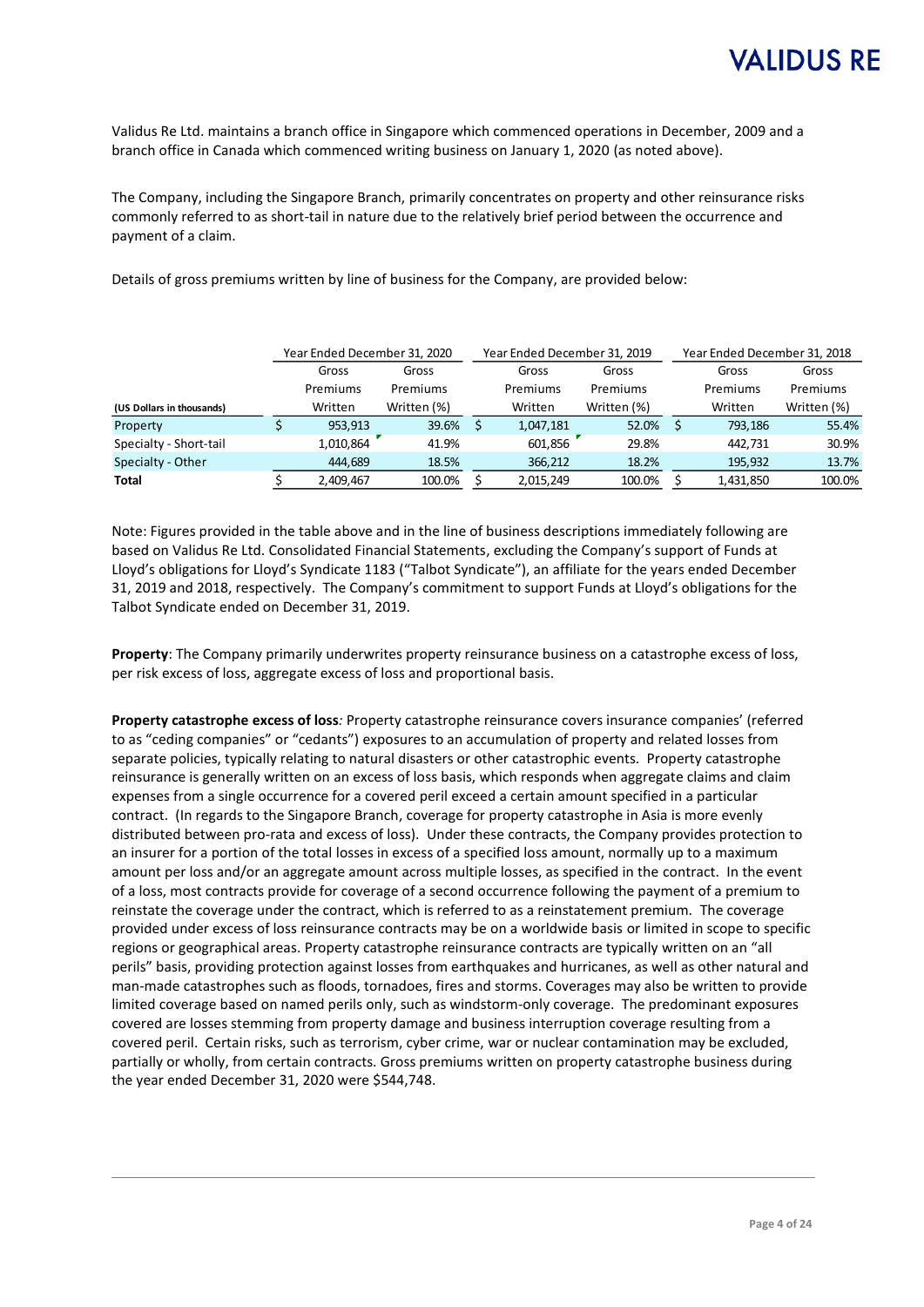

**Property per risk excess of loss:** Property per risk reinsurance provides coverage for ceding companies' excess retention on individual property and related risks, such as highly-valued buildings. Per risk reinsurance protects cedants on a "single risk" basis. A "risk" in this context might relate to one building, or a group of buildings, or to one insurance policy which the cedant treats as a single risk. Coverage is usually triggered by a large loss sustained by an individual risk rather than by smaller losses which fall below the specified retention of the reinsurance contract. Such property per risk coverages are generally written on an excess of loss basis, which provides the reinsured with protection beyond a specified amount up to the limit set within the reinsurance contract. Gross premiums written on property per risk excess of loss business during the year ended December 31, 2020 were \$17,579.

**Property aggregate excess of loss***:* Property aggregate excess of loss provides coverage for ceding companies on an aggregate basis for losses occurring over a specified period of time, typically one year, as opposed to coverage for losses due to one single occurrence. Losses from each occurrence are typically subject to a franchise deductible, and amounts exceeding that deductible are aggregated over the period to determine the aggregate ultimate loss. This aggregate ultimate loss is in turn subject to limits and deductibles in the aggregate. Gross premiums written on property aggregate excess of loss business during the year ended December 31, 2020 were \$181,380.

**Property proportional:** Property proportional contracts require that the reinsurer share the premiums as well as the losses and loss expenses in an agreed proportion with the reinsured. Gross premiums written on property proportional business during the year ended December 31, 2020 were \$210,206.

**Specialty – Short-tail***:* This line consists of reinsurance on aerospace and aviation, agriculture, composite, marine, other specialty (composed of contingency, crisis management and life and accident & health), technical lines, terrorism, trade credit, and workers' compensation. The Company seeks to underwrite specialty lines with very limited exposure correlation with its property portfolios. The Company's specialty short-tail lines are written on an excess of loss and proportional basis. Gross premiums written on specialty short-tail business during the year ended December 31, 2020 were \$1,010,864.

**Specialty - Other:** This class provides reinsurance on casualty and financial lines of business on both a proportional and excess of loss basis. Gross premiums written on specialty - other business during the year ended December 31, 2020 were \$444,689.

Details of gross premiums written by line of business for the Singapore Branch, based on information provided in the MAS Insurance Company Returns and presented in thousands of Singapore Dollars, are provided below:

|                                  | Year Ended December 31, 2020 |          |             | Year Ended December 31, 2019 |          |             |     | Year Ended December 31, 2018 |             |  |  |
|----------------------------------|------------------------------|----------|-------------|------------------------------|----------|-------------|-----|------------------------------|-------------|--|--|
|                                  |                              | Gross    | Gross       |                              | Gross    | Gross       |     | Gross                        | Gross       |  |  |
|                                  |                              | Premiums | Premiums    |                              | Premiums | Premiums    |     | Premiums                     | Premiums    |  |  |
| (Singapore Dollars in thousands) |                              | Written  | Written (%) |                              | Written  | Written (%) |     | Written                      | Written (%) |  |  |
| Property                         | S\$                          | 46.771   | 84.8%       | S\$                          | 39,513   | 76.9%       | -SS | 28,862                       | 79.1%       |  |  |
| Marine and Aviation              |                              | 8.250    | 15.0%       |                              | 6.225    | 12.1%       |     | 4.069                        | 11.2%       |  |  |
| Casualty and Others              |                              | 145      | 0.3%        |                              | 5,663    | 11.0%       |     | 3.547                        | 9.7%        |  |  |
| <b>Total</b>                     | S\$                          | 55,166   | 100.0%      | S\$                          | 51,401   | 100.0%      | SŚ  | 36,478                       | 100.0%      |  |  |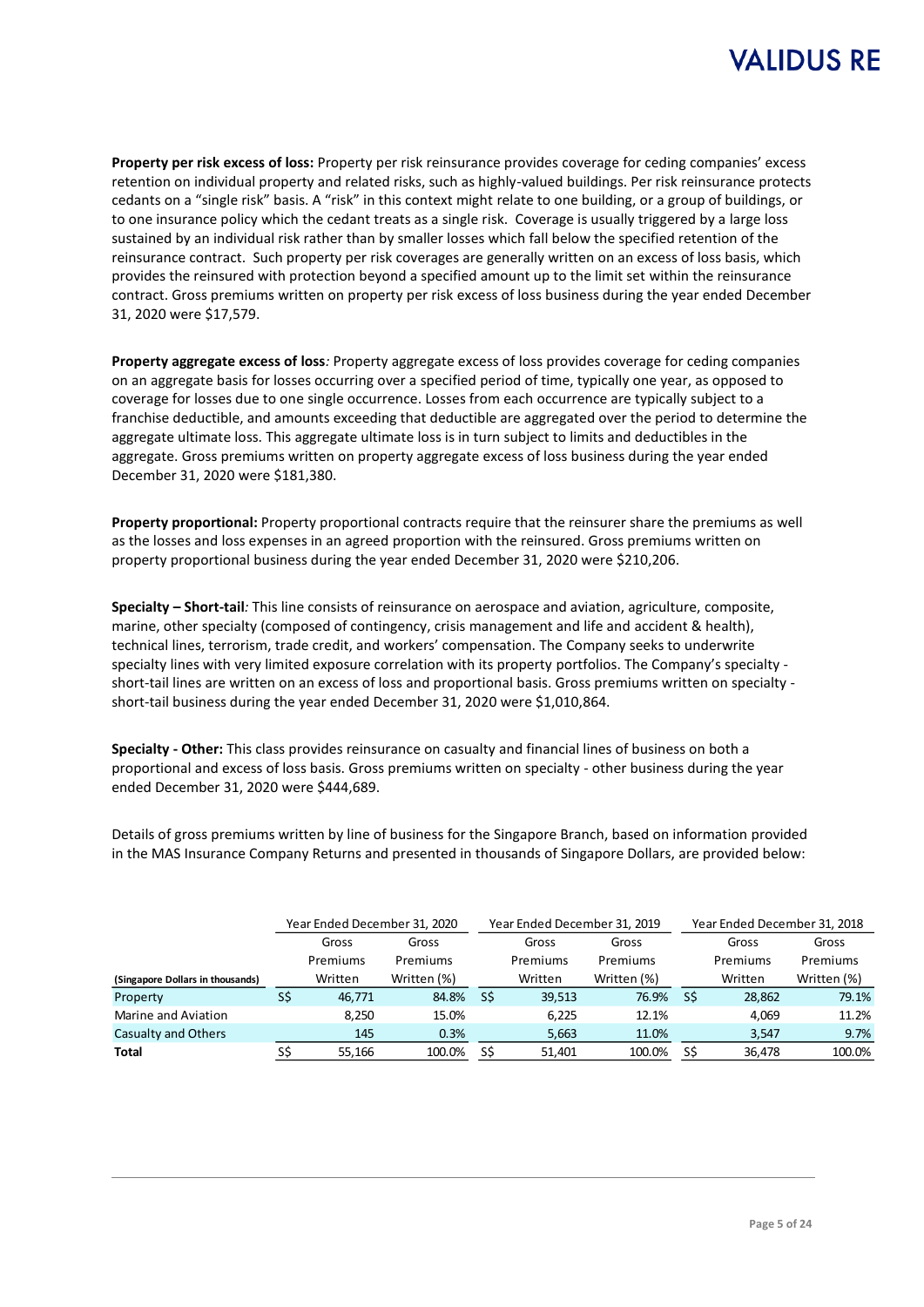# **Corporate Governance**

#### **Board of Directors**

The directors of the Company oversee the management of the Company's business and affairs and are responsible for the corporate governance framework. The directors are elected annually at the Company's annual general meeting and as at December 31, 2020, consisted of the following persons, each of whom is either a senior executive of the Company or of AIG:

- Patrick Boisvert;
- Catherine Duffy; and
- Christopher Schaper

*Patrick Boisvert* is the Chief Financial Officer of Validus Reinsurance, Ltd. Patrick joined the Company in 2012 and has 25 years of experience, including over 20 years in the financial services industry. Prior to this role, Patrick was the Chief Financial Officer of Flagstone Reinsurance Holdings SA. He was previously Chief Financial Officer of West End Capital Management and Vice-President Fund Administration at BISYS Hedge Fund Services. He started his career with Ernst & Young, and he is a member of the CPA Institute of Québec.

*Catherine Duffy* serves as AIG's Country Manager in Bermuda. She leads local operations, including a crossfunctional team, and drives the achievement of AIG's strategic objectives in Bermuda. Cathy is the "face of AIG" within Bermuda for customers, brokers, reinsurers, and others. She also coordinates with North American product leaders to provide direction to local underwriting teams. Cathy is a veteran of the Bermuda International Insurance Industry with experience across many aspects of the industry. She was the first Bermudian woman to gain her CPCU and the author of the first comprehensive book tracing the historical development of the International Insurance Industry, Held Captive - A History of International Insurance in Bermuda. Cathy earned a Bachelor Business Administration in Insurance from Howard University. She has completed executive management programs through MIT as well as Wharton. Recently Cathy was chosen to be a Fellow in the Women's International Forum.

*Christopher (Chris) Schaper* is responsible for AIG's assumed reinsurance business which brings together the business operations of Validus Re Ltd., AlphaCat and Talbot Treaty under one global enterprise of AIG RE. Chris has over 30 years of insurance and reinsurance industry experience. He joins AIG from Marsh & McLennan Companies, where he was CEO of Victor Insurance Holdings, Marsh's managing general agent business and one of the largest MGA's in the world. He joined Marsh in 2016 and was also a member of the Marsh Operating Committee. Prior to that, Mr. Schaper served as President of Montpelier Re Ltd. and Underwriting Chairman of Blue Capital, Montpelier's capital markets entity. Previously, Mr. Schaper held several leadership positions at Endurance Specialty Insurance Ltd., including Chief Underwriting Officer and Head of Reinsurance, and Head of Casualty Treaty Reinsurance. Earlier in his career, Mr. Schaper held roles at Gerling Global Financial Products, Employers Reinsurance Corporation (a division of GE Capital), CIGNA and USF&G.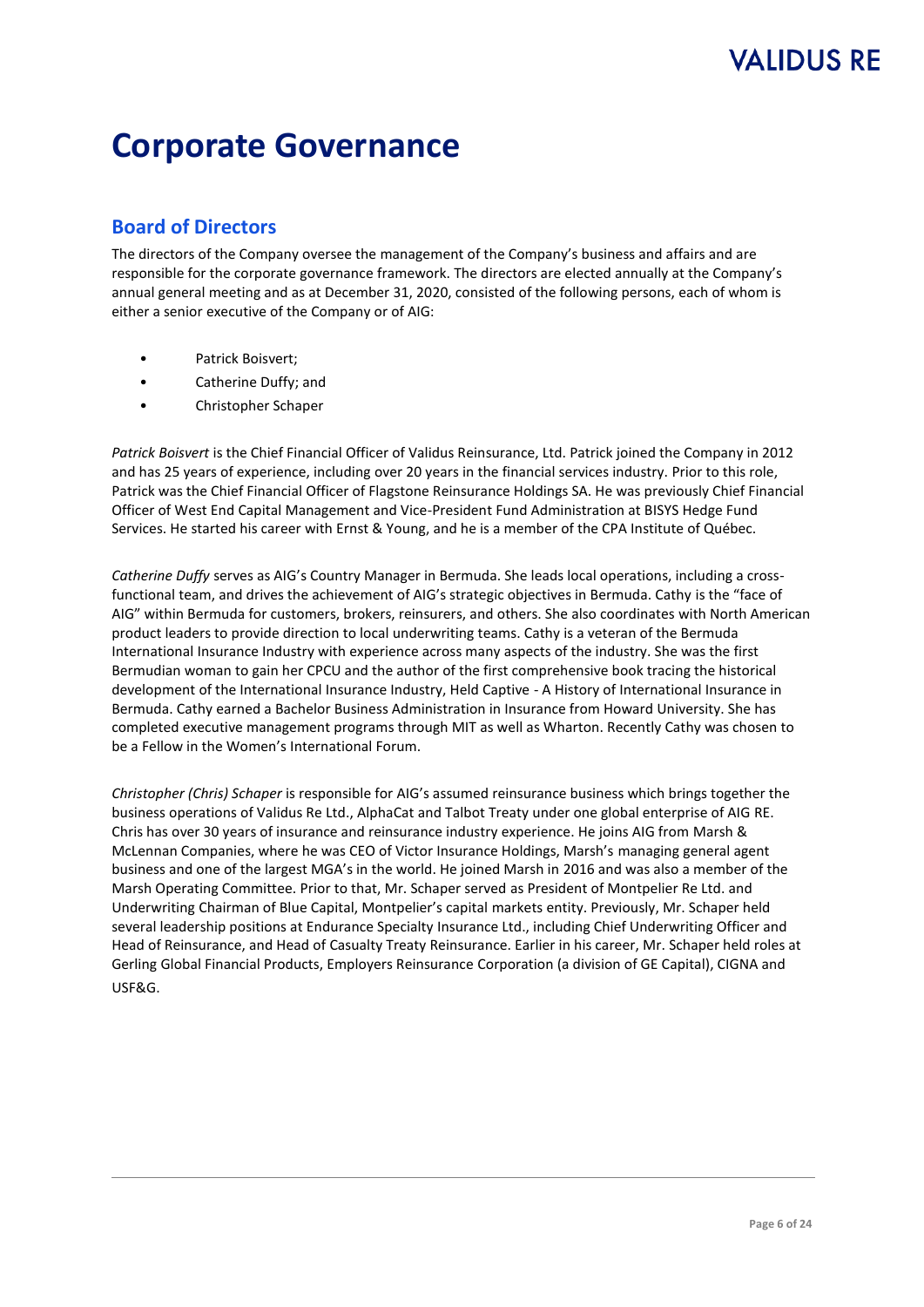#### **Executive Officers:**

The Company's executive officers are responsible for the development and execution of the Company's internal controls, budgets, strategic plans and objectives. As at December 31, 2020, the executive officers consisted of the following persons:

- Christopher Schaper;
- Patrick Boisvert;
- Kevin Downs;
- Brant Kizer:
- Stephen Bardill;
- Marc Haushofer;
- Paul Roberts:
- Jesse DeCouto;
- Andrew Tudor-Thomas;
- Angeline Ang;
- Heather Legg; and
- Lorraine Dean.

#### *Christopher (Chris) Schaper* – Chief Executive Officer

Chris also serves as a director. Please refer to "Current Directors" section above for details of his experience and qualifications.

#### *Patrick Boisvert* – Executive Vice President & Chief Financial Officer

Patrick also serves as a director. Please refer to "Current Directors" section above for details of his experience and qualifications.

*Kevin Downs* has served as Executive Vice President and Chief Actuary of Validus Reinsurance, Ltd. since 2013. Prior to this role, Kevin served as Senior Vice President and Reserving Actuary for Validus Reinsurance Ltd. upon joining the firm in May, 2009. Kevin has over twenty years of experience in the insurance and reinsurance industry, serving previously as a Senior Consulting Actuary for Towers Perrin, where he was responsible for managing the firm's relationship with various Bermuda reinsurance companies. Prior to joining Towers, Kevin worked for ACE Ltd. in both Philadelphia and London, where he was involved in reserving and settling liabilities for the firm's long-tail legacy exposures. Kevin began his career as a Pricing Actuary at General Accident Insurance in Philadelphia. Kevin holds a B.S. degree in Mathematics from the University of Notre Dame and is a Fellow of the Casualty Actuarial Society.

*Brant Kizer* has served as Senior Vice President and Chief Risk Officer of Validus Reinsurance, Ltd. since 2013. Prior to this role, Brant served as Vice President of Group Risk for Validus Holdings, Ltd. since joining the firm in February 2012. Brant has over 25 years of experience in the insurance and reinsurance industry, serving previously as Assistant Director, Risk Analytics with the Bermuda Monetary Authority, where he led the Internal Capital Model review initiative, from January 2009 to February 2012. Prior to joining the BMA, Brant served as Director of Capital Markets Development Corporation from June 2007 to January 2009, Vice President then President and Director of Select Reinsurance Ltd. from June 2000 to June 2007 and Assistant Vice President of XL Capital Ltd. from May 1997 to June 2000. Before moving to Bermuda, Brant began his career at USAA in San Antonio, Texas. Brant holds a B.B.A. in Finance and Actuarial Science from the University of Texas at Austin, where he graduated with High Honors.

*Stephen C. Bardill* has been Executive Vice President of Validus Reinsurance, Ltd. since its formation in December 2005. He is responsible for International property reinsurance and the overseas offices of the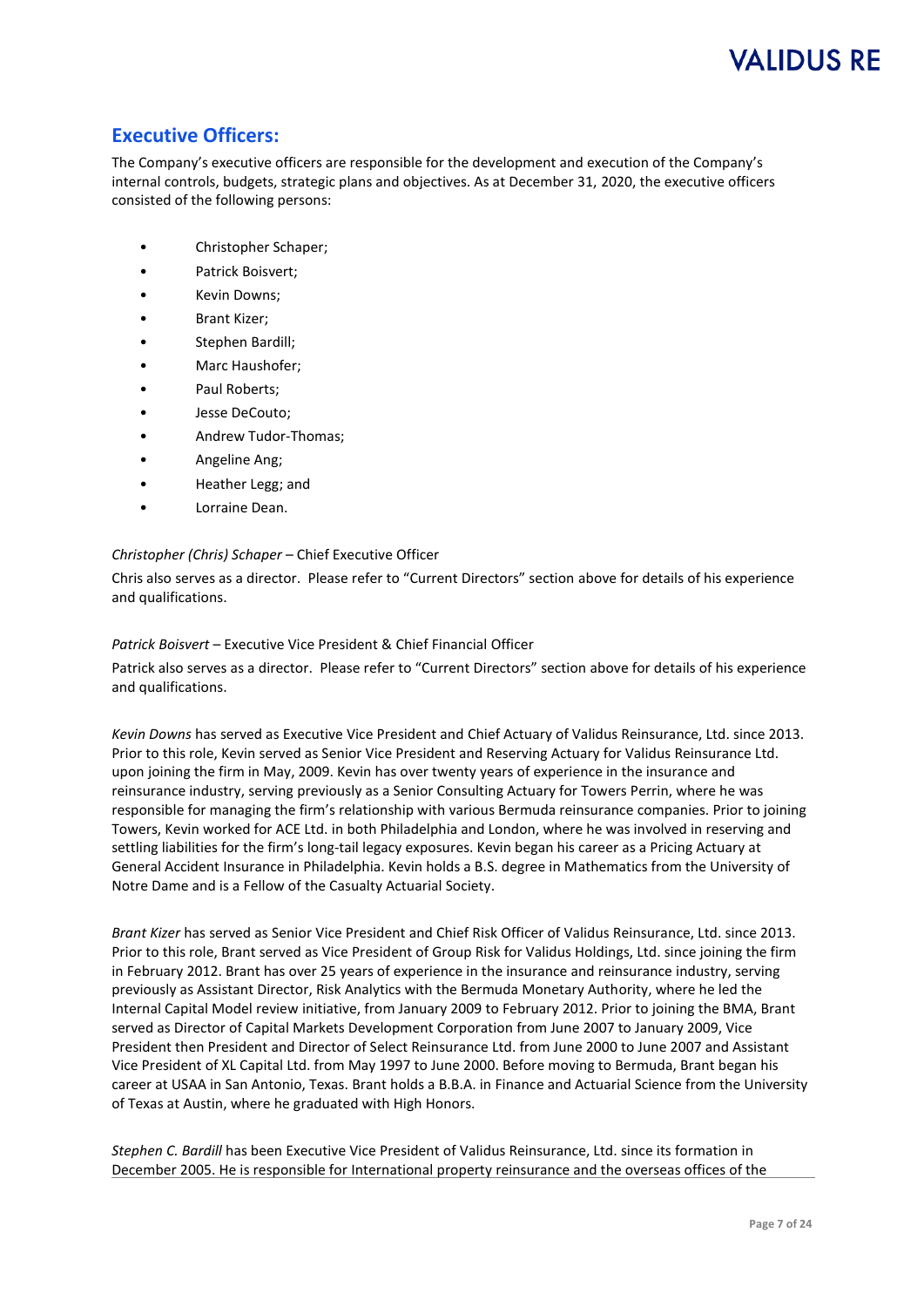Company. He has over 25 years of insurance/reinsurance experience and was previously Vice President of IPC Re, Bermuda from 1997 to November 2005. Previous employers include Norwich Winterthur Reinsurance in London and Royal Insurance, UK. Stephen is ACII qualified and a graduate of the University of North London.

*Marc Haushofer* is Executive Vice President of Validus Reinsurance, Ltd. Marc joined the Company in 2008 to head the Asia‐Pacific region. Under his management, the company opened a representative office in early 2009 followed by a Branch at the end of the same year. Marc has been elected as Chairman of the Singapore Reinsurers' Association in 2016 and has just been reconfirmed. Prior to his assignment with Validus Re Ltd., he was the CEO of Munich Re's Singapore Branch Office for South‐East Asia. He has 35 years of extensive insurance and reinsurance industry experience, with over 25 years dedicated to the Asian marketplace.

*Paul Roberts* was recently promoted to Executive Vice President, Head of Marine and Energy for Validus Re Ltd. based in Bermuda. He started his career at Willis Faber and Dumas in 1985 and workedin both the Marine Excess of Loss Treaty department in London and New York as a Divisional Director with responsibilities for London market and international clients. In 1996, Paul moved to

Allianz Cornhill where he assumed responsibility for the Marine Excess of Loss Account, a worldwide portfolio. In 2002, Paul moved to Bermuda with Rosemont Reinsurance as an SVP with responsibility for the Marine Reinsurance portfolio. This was followed by a move in December 2005 to be one of the founding members of Validus Reinsurance, Ltd., as SVP Underwriting for the Marine Treaty portfolio. Since then, Paul has held various roles within the broader group including Talbot Treaty and latterly SVP in Zurich with Validus Reinsurance (Switzerland) Ltd with responsibility for the Marine, Energy and Specialty portfolio written by the

Swiss company. *Jesse DeCouto* is Executive Vice President and leads the Financial Lines segment at Validus Reinsurance, Ltd., which includes Mortgage, Trade Credit, Structured Credit, Political Risk and Surety. Jesse joined Validus Re Ltd. in 2007 as a Vice President and Specialty Lines Underwriter and was a Senior Vice President for Marine & Energy and Specialty Lines Underwriting. Prior to joining Validus Re Ltd., Jesse worked at Partner Re for a total of 8 years as a U.S. Property Cat Underwriter in Bermuda and a Pricing Actuary for Partner Re in Greenwich,

Connecticut. Jesse earned his MBA at the College of Insurance, New York in Financial Risk Management and his B.S. in Biomedical Engineering from the University of Miami, Florida. Jesse is an Associate of the Casualty Actuarial Society.

#### *Andrew Tudor-Thomas* was recently promoted to Executive Vice President, Head of US Property

for Validus Re Ltd. based in Bermuda. He is responsible for developing and executing the US Property department business plan and strategy, incorporating platforms in Bermuda, London and New York. Andrew has worked at Validus Re Ltd. since January 2013 where he joined as Vice President. Andrew previously worked as a US Treaty underwriter for Beazley Syndicates at Lloyds and started his career at Guy Carpenter in London working in the US Wholesale Treaty team. Andrew is an Associate of The Chartered Insurance Institute (ACII).

*Angeline Ang* is Senior Vice President and Financial Controller for the Validus Re Ltd. Singapore Branch. She joined the company in 2009 and is responsible for all financial accounting & regulatory requirements of the Branch office.

*Heather Legg* serves as the Chief Agent of the Canadian Branch of Validus Reinsurance, Ltd. Heather has 25 years of experience in the Canadian reinsurance industry, 22 of which have been in the role of a reinsurance intermediary, starting with Guy Carpenter and spending the last 19 years with Aon. Heather earned a Masters in Business Administration from McGill University. She is a Fellow, Certified Insurance Professional and currently serves as Chair of the Board of Directors of Against the Grain Theatre.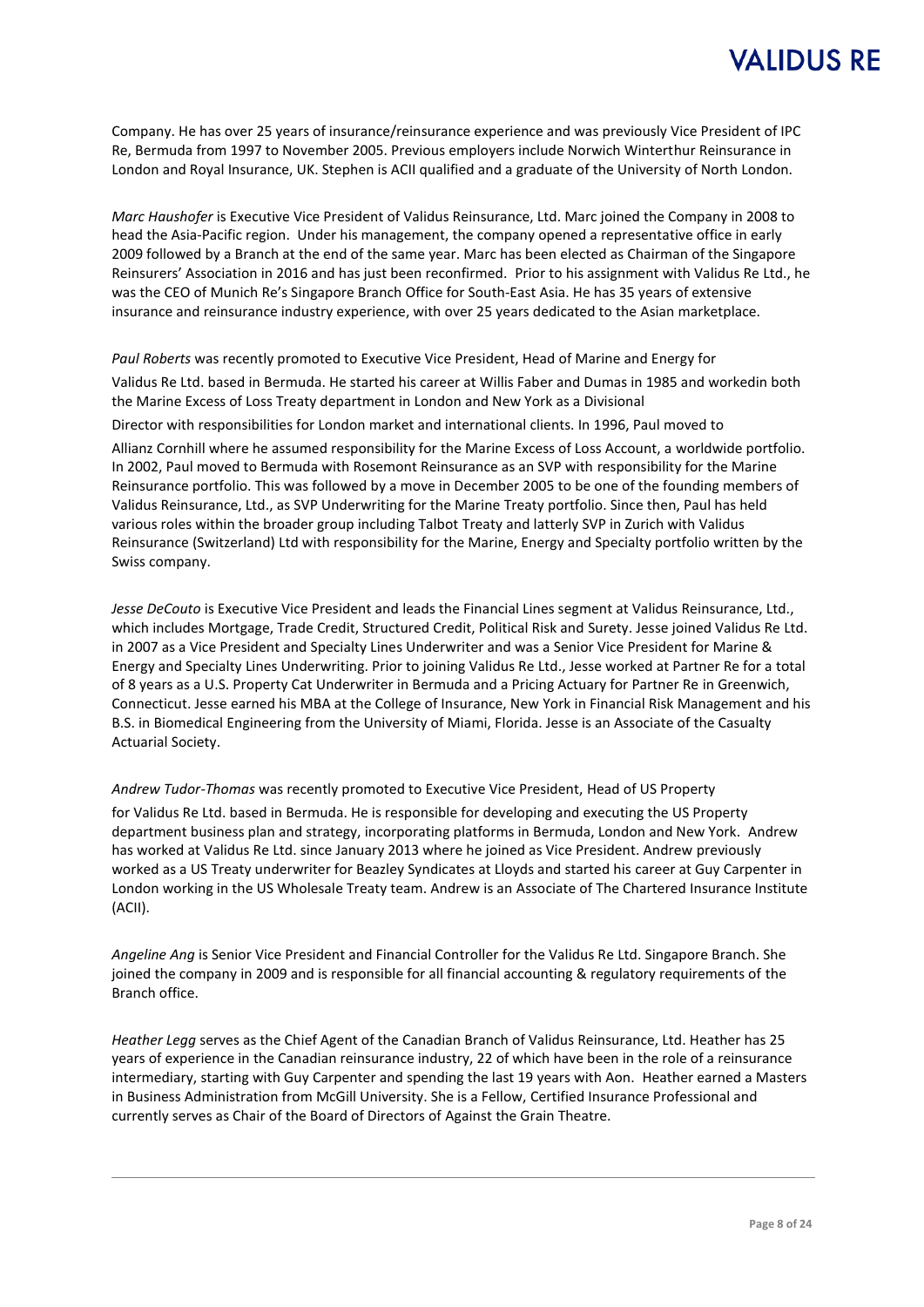*Lorraine Dean* served as Company Secretary for the Validus group since March 2008. Previously, Lorraine held similar positions with Global Crossing and Appleby Spurling Kempe. As at the date of issuance of this report, Lorraine is no longer an Officer for Validus Re Ltd.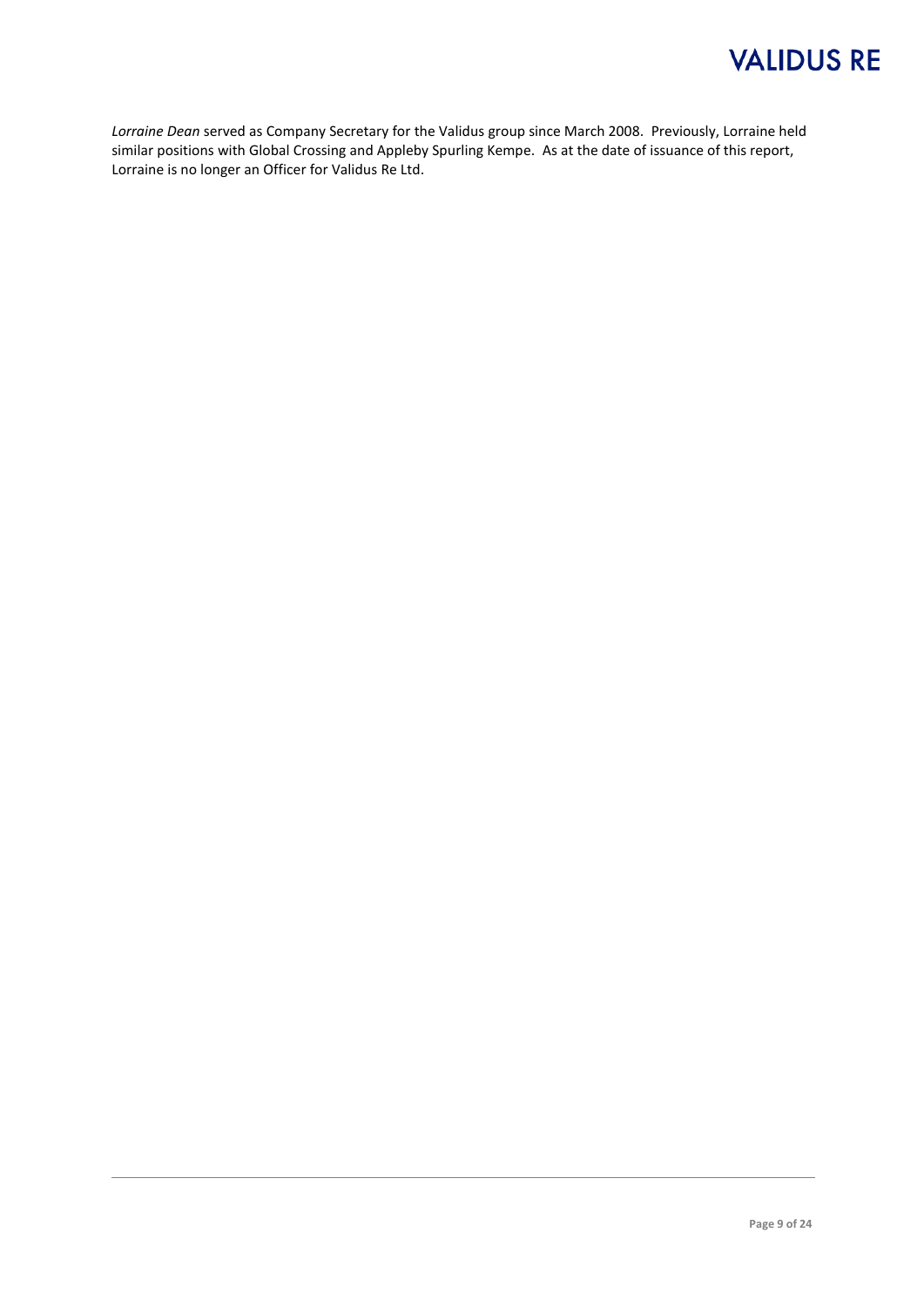# **Enterprise Risk Management**

#### **Risk Management Framework**

The Company promotes sound risk management practices at all levels of the organization, and has implemented an Enterprise Risk Management ("ERM") framework (the "Framework") that is aligned with the Company's culture and responds to the needs of the business. The Framework establishes, identifies, assesses, quantifies and manages risks and opportunities. The Framework is designed to:

- Establish the principles by which the Company can evaluate the risk/reward trade-offs associated with key strategic and tactical decisions.
- Establish a risk governance structure that, in respect of all activities related to ERM, operates with clearly defined roles and responsibilities.
- Identify and assess all risks and causes of risks arising out of the Company's strategic initiatives, internal processes, and external environment.
- Establish a set of responses to manage the Company's risks within its stated risk appetite and risk tolerances.
- Establish procedures through which near miss and actual incidents, that either have the potential to impact or have impacted the Company, are reported and reviewed in order to inform the risk identification and assessment process.

#### **Risk Governance:**

Our risk governance philosophy reflects the overall governance of the Company while adhering to the overall strategy of the Company.

The Company's Board of Directors provides broad oversight of risk management for Validus Re Ltd. and is responsible for, among other things, approving the Framework, working with management to ensure ongoing, effective implementation of the Framework and reviewing the Company's specific risk limits as defined in the Framework, including limits related to major categories of risk. The implementation of risk policies and oversight of risk management is the responsibility of the Validus Re Risk Management Committee ("VRMC"). The VRMC reports to the Company's Board of Directors and is governed by a charter that is reviewed and approved annually. The VRMC also has a subcommittee, the Model Validation Subcommittee, which is governed by a charter that is reviewed annually. Various risk policies are in place to facilitate consistent risk assessment across the Company and to ensure that strategic business decisions are supported by effective modeling and analysis.

#### **Risk Appetite**

The Company's risk appetite is expressed through a series of qualitative and quantitative statements, principles, limits, and tolerances that, in the aggregate, convey the Company's risk and reward preferences and set the risk parameters within which the Company operates. The risk appetite is proposed by management and approved by the Board of Directors.

The significant quantitative measures include meeting minimum returns on capital and risk-adjusted capital over a full insurance industry cycle, managing the probability of break-even net income or better, meeting or exceeding budgeted net income over a calendar year, and managing the probability of losing specified percentages of shareholders' equity in a calendar year. They also include probability thresholds in respect of maintaining a buffer above regulatory and rating agency capital levels.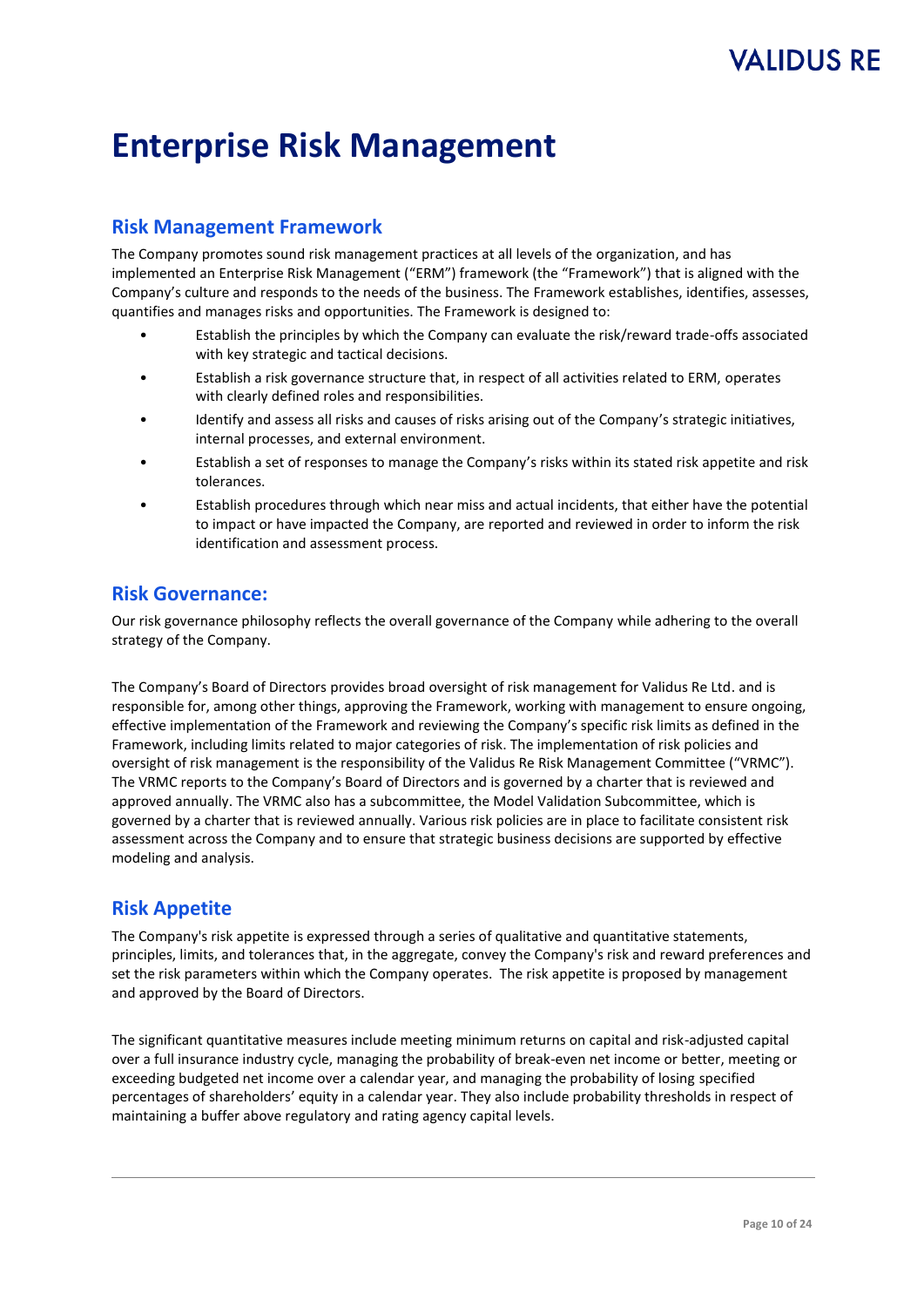The Company also sets levels of concentration risks within its risk appetite, including those related to probable maximum losses, zonal aggregates and the contribution of various risk categories to the overall assessment of the Company's risk capital.

#### **Risk Classification**

Risks are broadly divided into those that the Company assumes explicitly and from which it derives income and those that are a by-product of the operating and business environment, from which the Company does not earn income.

The risks assumed are categorized as catastrophe, reserve and premium risks (also together referred to as insurance risk), market (or investment) risk and credit risk. The Company's goal is to get adequately compensated for these risks, while creating optimal insurance and investment portfolios subject to the constraints of the Company's risk appetite. The remaining risks are categorized as operational and strategic risks, which typically include emerging risks, for which the Company's goal is to identify, assess and mitigate to the extent considered appropriate.

#### **Risk Ownership**

The Company's risk management philosophy is to entrust risk identification and control activities with the employees who have the responsibility for and expertise in the areas giving rise to each risk. This approach not only creates workflow efficiencies, it also promotes awareness of and accountability for risk at all levels of the Company. As such, primary risk ownership is assigned to the managers of functional areas. The risk identification and control activities are embedded in the job descriptions of risk owners and control operators and monitored by the VRMC.

#### **Risk Assessment, Control and Mitigation**

The Company performs a regular risk assessment process that considers the likelihood and impact of causes of risk, both before and after the existence of relevant controls. The approaches used to identify and update causes of risk include scenario building, incident and near-miss reporting and market intelligence. We have established controls to appropriately manage the likelihood and impact of risks, focused on those with the most significance and after considering the tolerance level established for each risk. We may also design new controls in response to the incident reporting process.

The Company also has in place policies, including underwriting, investment, and credit policies, to manage the assumption of risk. These policies provide for the Company's risk limits, tolerance levels and other guidelines, as well as the processes for ensuring compliance with the desired risk profile of the Company. The Company has at its disposal a variety of risk mitigation tools, including the purchase of reinsurance and retrocessional coverage, which it uses to ensure that its risk profile stays within prescribed limits and tolerance levels.

#### **Exposure Management**

In order to manage the assumption of insurance risk, the Company has established risk limits through both qualitative and quantitative considerations, including market share, history of and expertise in a class of business or jurisdiction, transparency and symmetry of available information, reliability of pricing models and availability and cost of reinsurance. These limits are reviewed at least annually and aligned to the overall risk appetite established by the Company's Board of Directors. In addition, an exposure management policy is in place to ensure appropriate and consistent risk assessment and aggregation of exposures that accumulate.

Three tools are used to measure and manage exposures:

• Absolute maximum limits - these are defined based on the underlying peril or coverage and include measures such as zonal aggregates, which convey the maximum contractual loss exposure.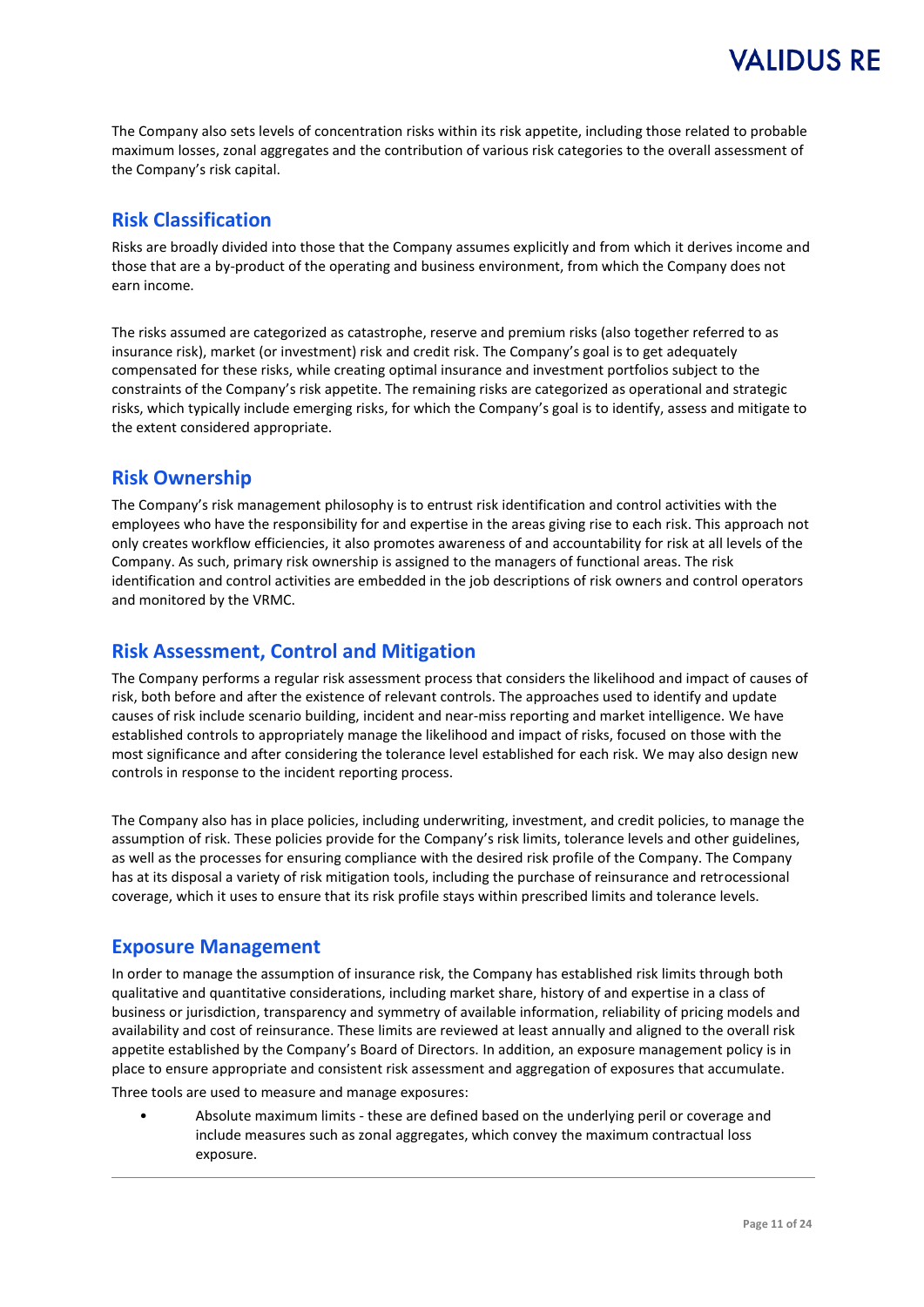- Probable maximum loss these are defined where probabilistic event sets exist for underlying perils and are established for most natural catastrophe, aviation and upstream energy coverage, and convey an extreme but likely loss exposure.
- Realistic disaster scenarios ("RDSs") these are either prescribed by third parties or developed internally and convey a more intuitive view of potential loss outcomes.

The Company will often use multiple tools to validate its exposure measurement and ensures that at least one of these tools is available for each class of business.

#### **Model Validation Framework**

The Company relies extensively on a wide range of models to support key decisions made across the business, and has implemented a Model Validation Framework to establish a uniform set of validation and governance standards that ensure the quality and reliability of key models across the Company.

#### **Portfolio Optimization:**

The Company has developed a comprehensive and integrated Economic Capital Model ("ECM") framework to facilitate the consistent assessment of risk, including risks classified as operational. This framework includes assessment at the individual operating company level, as well as across the Company. Using the ECM framework, the Company is able to assess the impact on risk appetite metrics of key strategic and tactical decisions as well as the risk/return trade-offs associated with these decisions, including growth strategy, new product launch, business mix and retrocession strategy, mergers and acquisitions, planning and budgeting, investment strategy and capital management.

It is the goal of the Company to make the most efficient use of its capital and to achieve an adequate return for its shareholders. To that end, the Company seeks to maximize net income given the amount of capital at risk and subject to the risk limits, tolerance levels and other constraints that are imposed by our business, regulatory, and rating agency environments. The Company has therefore put in place portfolio optimization procedures, including the integrated use of the ECM within the annual planning process, in order to help shape portfolios that optimize their respective risk return profiles.

#### **Underwriting Risk Management**

The Company's underwriters manage risk by monitoring a number of qualitative and quantitative indicators. Our in-house pricing platform, the Validus Capital Allocation and Pricing System ("VCAPS"), a proprietary computer-based system for modeling, pricing, allocating capital and analyzing catastrophe-exposed risks, provides reinsurance underwriters with a real-time view of the risk-adjusted profitability of each account. This tool allows our underwriters to examine the effects of contract terms and conditions as well as analyze the contribution of a contract to our overall risk capital and its impact on the projected incurred loss for one of our key stress scenarios. The Company believes that giving our underwriters the tools to make sound decisions is critical to our long-term success. To that end, we strive to create an environment that promotes close cooperation between our underwriting, catastrophe modeling, risk, claims, and actuarial functions. All of the Company's underwriters adhere to a strict set of underwriting guidelines and letters of authority that

specifically address the limits of their underwriting authority and their referral criteria.

The Company's current underwriting guidelines and letters of authority include:

- Lines of business that a particular underwriter is authorized to write;
- Exposure limits by line of business;
- Contractual exposures and limits requiring mandatory referrals; and
- Levels of analysis to be performed by lines of business.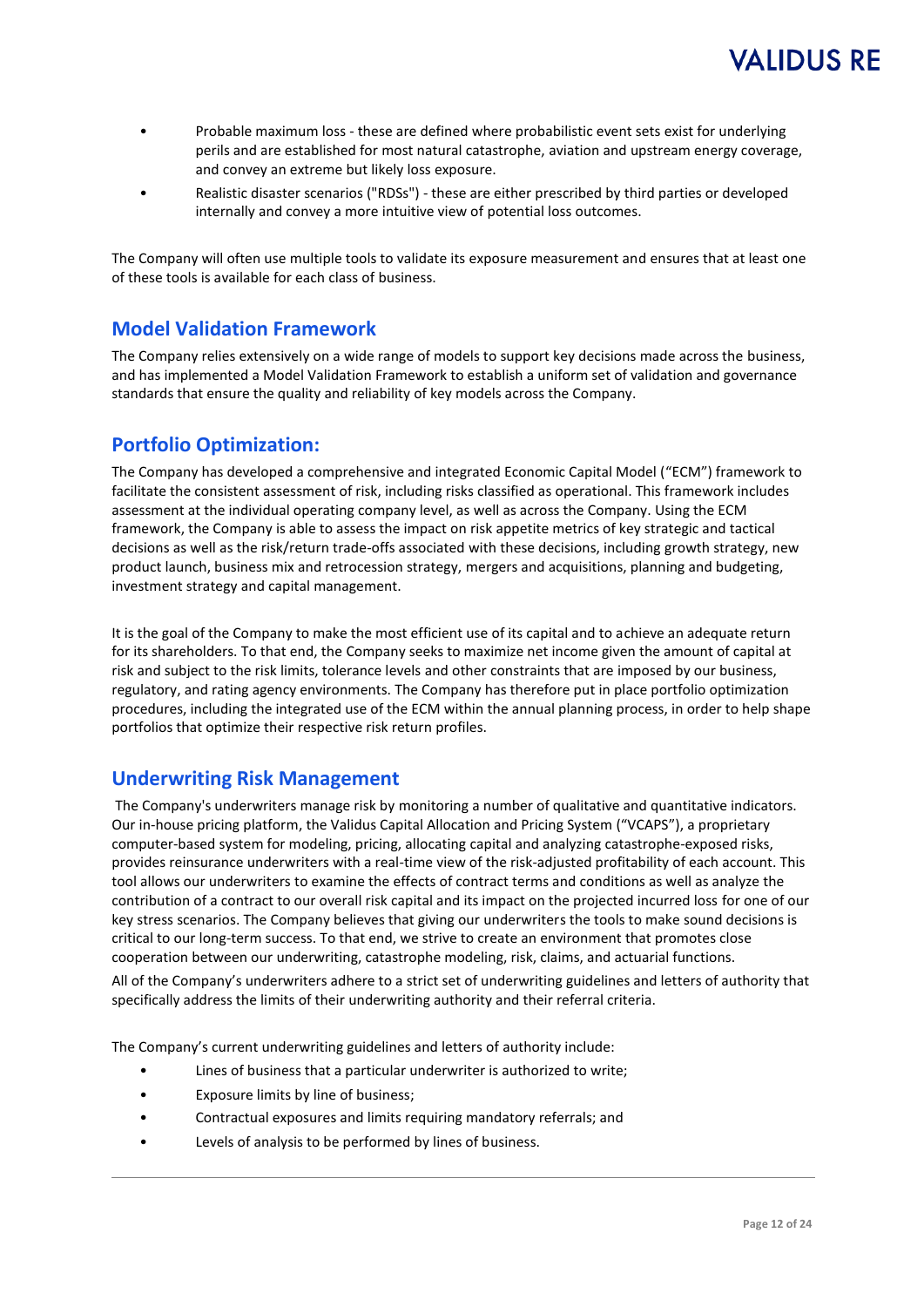# 'ALIDUS RE

In general, our underwriting approach is to:

- Seek high quality clients who have demonstrated superior performance over an extended period;
- Evaluate our clients' exposures and make adjustments where their exposure is not adequately reflected;
- Apply the comprehensive knowledge and experience of our entire underwriting team to make progressive and cohesive decisions about the business they underwrite; and
- Employ our well-founded and carefully maintained market contacts within the group to enhance our robust distribution capabilities.

Our underwriters have the responsibility to analyze all submissions and determine if the related potential exposures meet with both the Company's risk profile line size and aggregate limitations, in line with the business plan. In order to ensure compliance, we run appropriate management information reports and subject all lines to regular audits.

#### **Use of Models**

A pivotal factor in determining whether to found and fund the Company was the opportunity for differentiation based upon superior risk management expertise; specifically, managing catastrophe risk and optimizing our portfolio to generate attractive returns on capital while controlling our exposure to risk, and assembling a management team with the experience and expertise to do so. The Company's proprietary models are updated to reflect the latest science and data for the given peril-region of interest. This has enabled the Company to gain a competitive advantage over those reinsurers who rely exclusively on commercial models for pricing and portfolio management. The Company has made a significant investment in expertise in the risk modeling area to capitalize on this opportunity. The Company has assembled an experienced group of professional experts who operate in an environment designed to enable them to use their expertise as a competitive advantage. While the Company uses both proprietary and commercial probabilistic models, catastrophe risk is ultimately subject to absolute aggregate limitations as discussed above.

**Commercial Vendor Models:** The Company licenses major commercial vendor models, including RMS and AIR, to assess the adequacy of risk pricing and to monitor its overall exposure to risk in correlated geographic zones for various natural catastrophe perils. The vendor models provide information that enables the Company to aggregate exposures by correlated event loss scenarios, which are probability-weighted. This enables the generation of exceedance probability curves for the portfolio and major geographic areas. All models have their strengths and weaknesses; our internal research efforts target a greater understanding of, and if necessary, changes to frequency and severity for key peril-regions.

The Company also uses its quantitative expertise to improve the reliability of the vendor model outputs and expedite scientific review and operationalization of their findings to formulate its view of risk in the following areas:

- Ceding companies may report insufficient data and many reinsurers may not be sufficiently critical in their analysis of this data. The Company generally scrutinizes data for anomalies that may indicate insufficient data quality. These circumstances are addressed by either declining the program or, if the variances are manageable, by modifying the model inputs and outputs and pricing to reflect insufficient data quality;
- Performing independent checks on the accuracy of reported building characteristics through third-party tools and the use of licensed data sources;
- Prior to making overall adjustments for changes in variable metrics, the Company carefully examines the adjustment against the latest scientific studies and technology available to ensure its impact to the business is thoroughly evaluated before adopting it into its systems; and
- To properly quantify risk, the Company frequently adjusts vendor models in advance of their updates based on the latest scientific studies and claims data from recent events.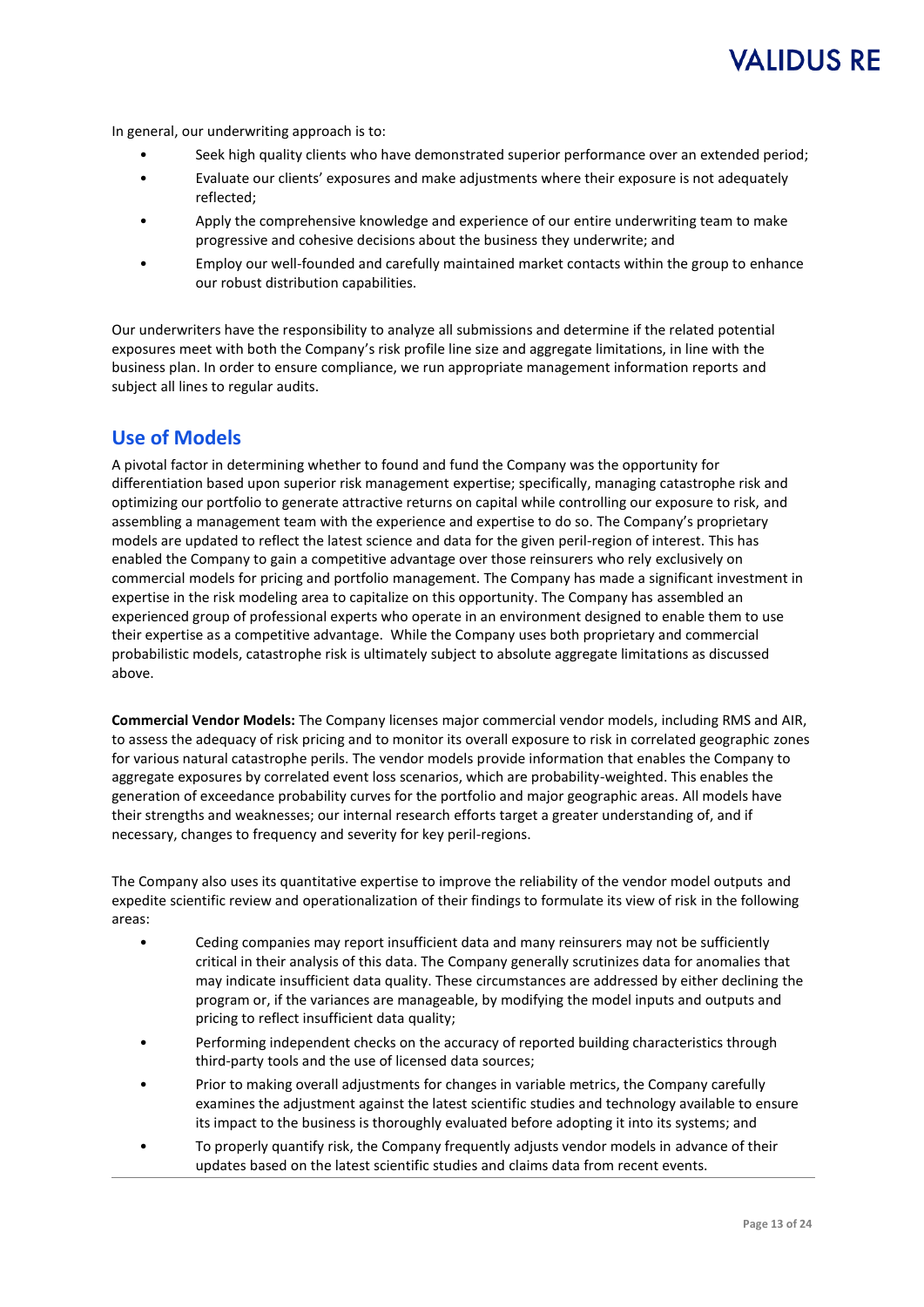In addition, many risks, such as second-event covers, aggregate excess of loss, or attritional loss components, cannot be fully evaluated using the vendor models. In order to better evaluate and price these risks, the Company has developed proprietary analytical tools, such as VCAPS and other models and data sets.

**Proprietary Models***:* In addition to making frequency and severity adjustments to the vendor model outputs, the Company utilizes VCAPS to assist in pricing submissions and monitoring risk aggregation.

VCAPS uses the output of catastrophe models to generate a 100,000-year simulation set, which is used for both pricing and risk management. This approach allows more precise measurement and pricing of risk given the underlying exposures. The two primary benefits of this approach are:

- VCAPS takes into account annual limits, event/franchise/annual aggregate deductibles, and reinstatement premiums. This functionality allows for more accurate evaluation of treaties with a broad range of features, including both common (reinstatement premium and annual limits) and complex features (second or third event coverage, aggregate excess of loss, attritional loss components, covers with varying attachment across different geographical zones or lines of businesses and covers with complicated structures); and
- VCAPS's use of 100,000-year simulations enables robust pricing of catastrophe-exposed business. This capability is possible in real-time operation because the Company has designed a computing hardware platform and software environment to accommodate the significant computing needs.

In addition to VCAPS, the Company uses other proprietary models and other data in evaluating exposures.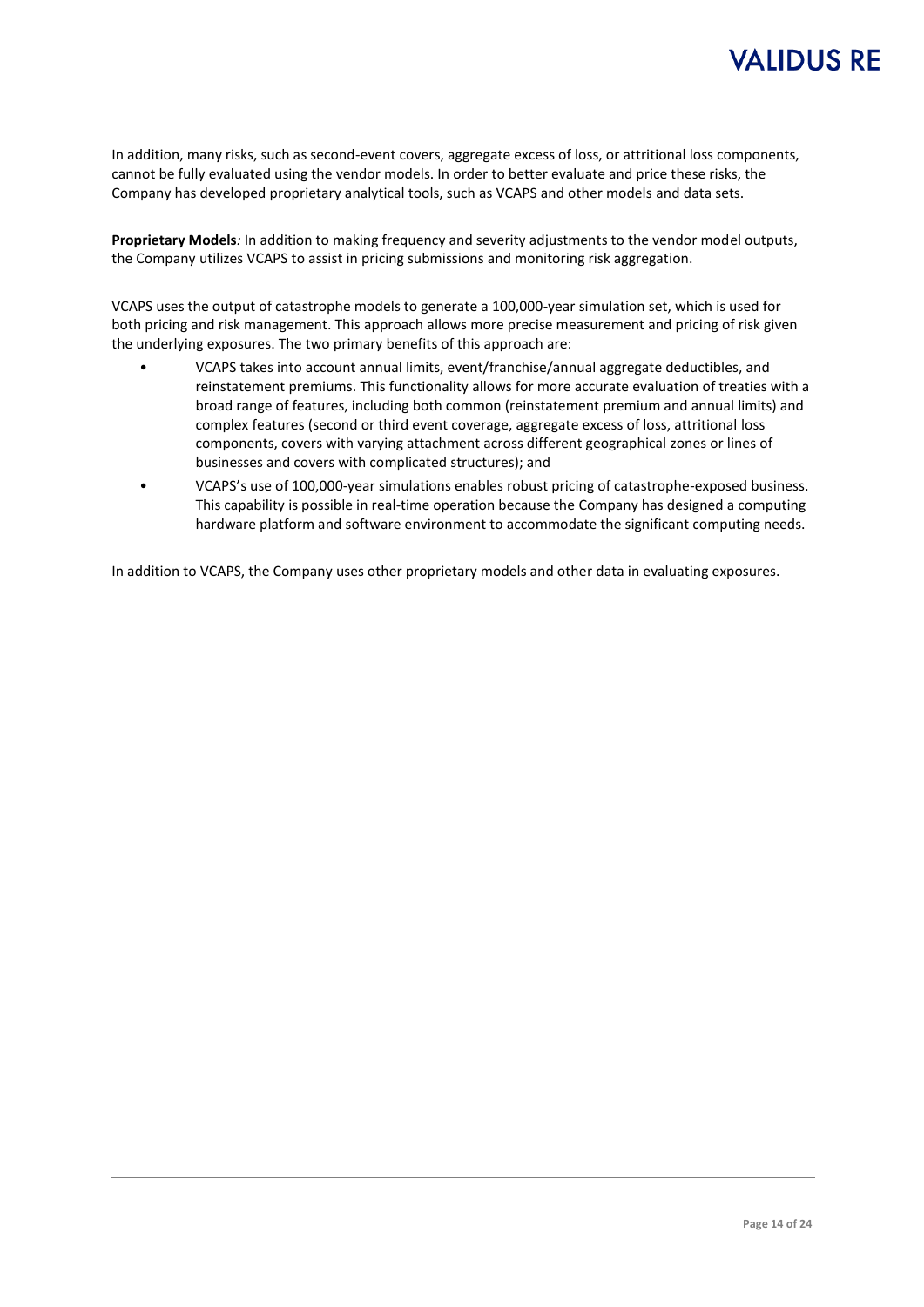#### **Geographic Diversification**

The Company actively manages its aggregate exposures by geographic or risk zone to maintain a balanced and diverse portfolio of underlying risks. The coverage the Company is willing to provide for any risk located in a particular zone is limited to a predetermined level, thus limiting the net aggregate loss exposure from all contracts covering risks believed to be located in any zone. Contracts that have "worldwide" territorial limits have exposures in several geographic zones. Generally, if a proposed contract would cause the limit to be exceeded, the contract would be declined, regardless of its desirability, unless the Company buys reinsurance or retrocessional coverage, thereby reducing the net aggregate exposure to the maximum limit permitted or less.

The following table sets forth the gross premiums written allocated to the territory of coverage for the Company:

|                                                  | Year Ended December 31, 2020 |           |             |  |  |
|--------------------------------------------------|------------------------------|-----------|-------------|--|--|
|                                                  |                              | Gross     | Gross       |  |  |
|                                                  |                              | Premiums  | Premiums    |  |  |
| (US Dollars in thousands)                        |                              | Written   | Written (%) |  |  |
| <b>United States</b>                             | \$                           | 810,554   | 33.6%       |  |  |
| Worldwide excluding United States <sup>(a)</sup> |                              | 67,873    | 2.8%        |  |  |
| Australia and New Zealand                        |                              | 6,295     | 0.3%        |  |  |
| Europe                                           |                              | 58,734    | 2.4%        |  |  |
| Latin America and Caribbean                      |                              | 46,831    | 1.9%        |  |  |
| Japan                                            |                              | 72,769    | 3.0%        |  |  |
| Canada                                           |                              | 23,835    | 1.0%        |  |  |
| Rest of the world (b)                            |                              | 38,164    | 1.6%        |  |  |
| Sub-total, non United States                     |                              | 314,501   | 13.1%       |  |  |
| Worldwide including United States <sup>(a)</sup> |                              | 519,624   | 21.6%       |  |  |
| Other locations non-specific <sup>(c)</sup>      |                              | 764,788   | 31.7%       |  |  |
| Total                                            | \$                           | 2,409,467 | 100.0%      |  |  |

(a) Represents risks in two or more geographic zones.

(b) Represents risk in one geographic zone.

(c) The other locations non-specific category refers to business for which an analysis of exposure by geographic zone is not applicable since these exposures can span multiple geographic areas and, in some instances, are not fixed locations.

Note: Figures provided in the table above are based on the Validus Re Ltd. Consolidated Financial Statements.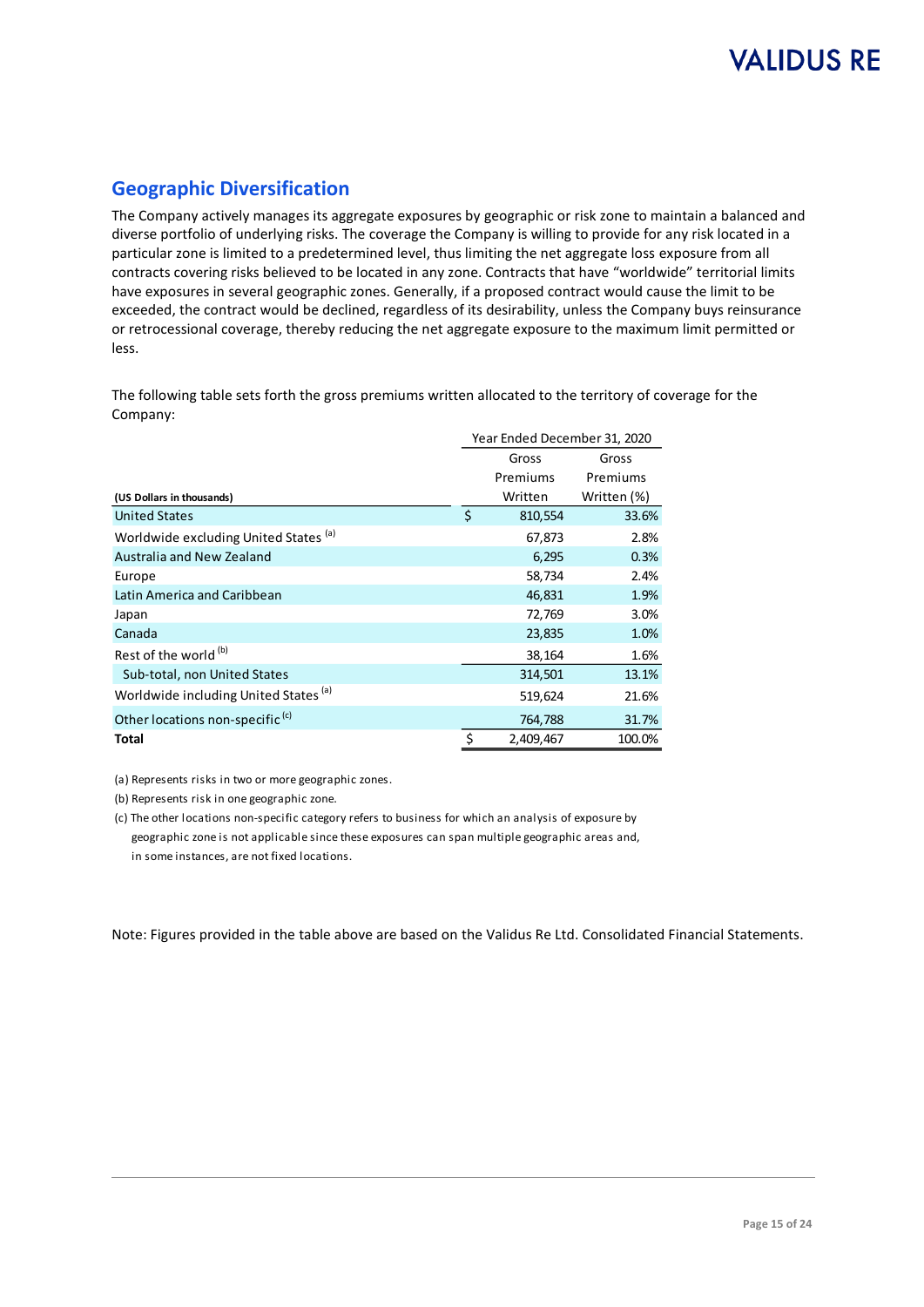The following table sets forth the gross premiums written by line of business and allocated to the territory of coverage for the Singapore Branch based on information provided in the MAS Insurance Company Returns:

|                                  |     | Year Ended December 31, 2020 |             |  |  |  |  |
|----------------------------------|-----|------------------------------|-------------|--|--|--|--|
|                                  |     | Gross                        | Gross       |  |  |  |  |
|                                  |     | Premiums                     | Premiums    |  |  |  |  |
| (Singapore Dollars in thousands) |     | Written                      | Written (%) |  |  |  |  |
| China                            | S\$ | 34,086                       | 61.8%       |  |  |  |  |
| Japan                            |     | 8,691                        | 15.8%       |  |  |  |  |
| Korea                            |     | 11,184                       | 20.3%       |  |  |  |  |
| Thailand                         |     | 630                          | 1.1%        |  |  |  |  |
| Philippines                      |     | 768                          | 1.4%        |  |  |  |  |
| Taiwan                           |     | 855                          | 1.5%        |  |  |  |  |
| India                            |     |                              | 0.0%        |  |  |  |  |
| <b>Others</b>                    |     | 1,048                        | $-1.9%$     |  |  |  |  |
| <b>Total</b>                     | S\$ | 55,166                       | 100.0%      |  |  |  |  |

The effectiveness of geographic zone limits in managing risk exposure depends on the degree to which an actual event is confined to the zone in question and on the Company's ability to determine the actual location of the risks believed to be covered under a particular insurance or reinsurance contract. Accordingly, there can be no assurance that risk exposure in any particular zone will not exceed that zone's limits. Further control over diversification is achieved through guidelines covering the types and amount of business written in product classes and lines within a class.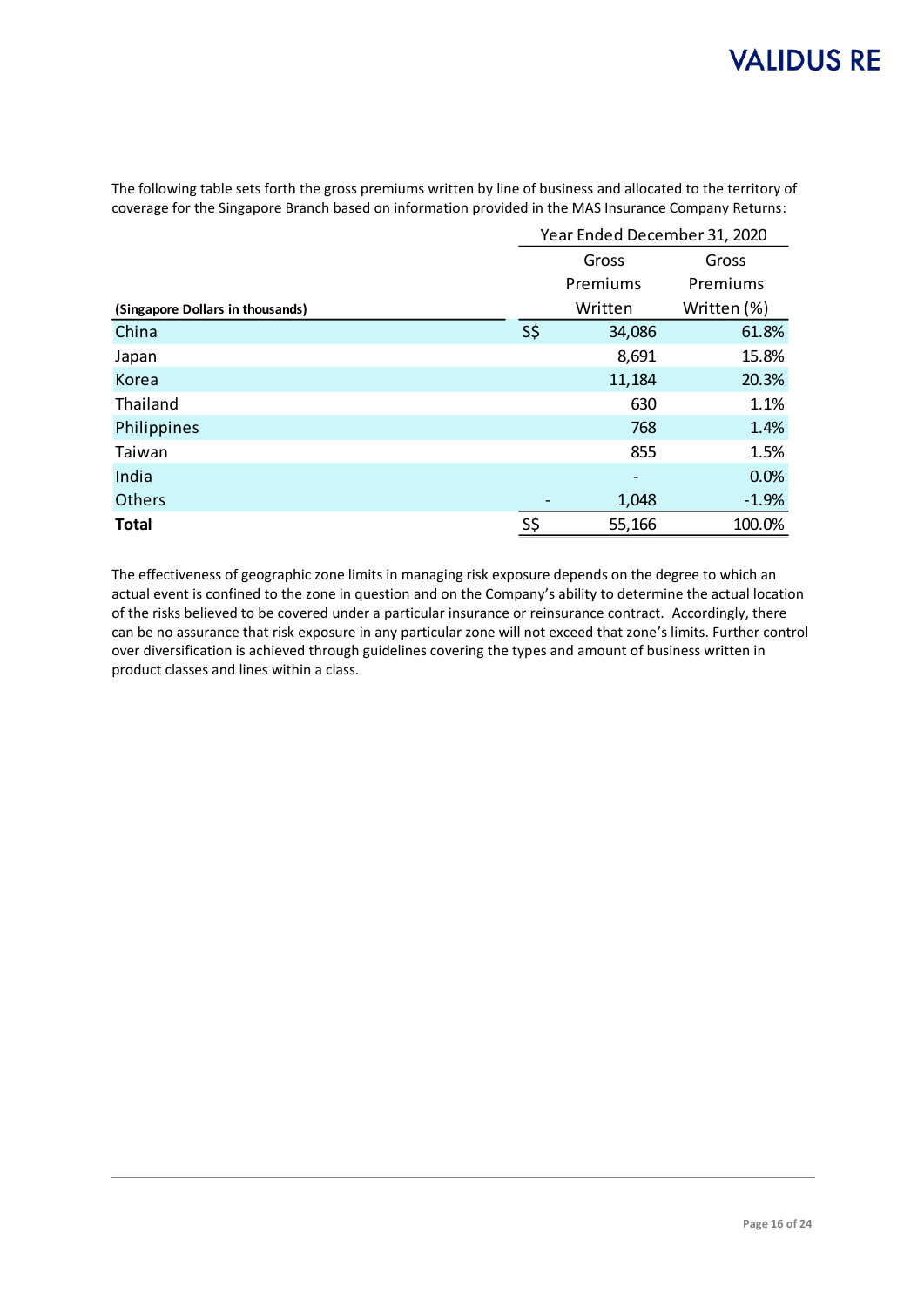# 'ALIDUS RE

# **Reinsurance Management**

The Company enters into reinsurance and retrocession agreements in order to mitigate its accumulation of loss, reduce its liability on individual risks and enable it to underwrite policies with higher limits. The ceding of the risk does not legally discharge the Company from its primary liability for the full amount of the policies, and the Company is therefore required to pay the loss and bear collection risk relating to the possibility that the reinsurer or retrocessionaire fails to meet its obligations under the reinsurance or retrocession agreement.

**Retrocession***:* The Company monitors the opportunity to purchase retrocessional coverage for its reinsurance business on a continual basis and employs the VCAPS modeling system to evaluate the effectiveness of risk mitigation and exposure management relative to the cost. This coverage may be purchased on an indemnity basis as well as on an index basis (e.g., industry loss warranties ("ILWs")). The Company also considers and at times uses alternative retrocessional structures, including collateralized quota share facilities and other capital markets products (e.g. catastrophe bonds), where the pricing and terms are attractive.

When the Company buys retrocessional coverage on an indemnity basis, payment is for an agreed upon portion of the losses actually suffered. In contrast, when the Company buys an ILW cover, which is a reinsurance contract in which the payout is dependent on both the insured loss of the policy purchaser and a measure of the industry-wide loss, payment is made only if both the Company and the industry suffer a loss, as reported by one of a number of independent agencies, in excess of specified threshold amounts. With an ILW, the Company bears the risk of suffering a loss while receiving no payment under the ILW if the industry loss was less than the specified threshold amount.

#### **Reserve for Losses and Loss Expenses**

For reinsurance companies, a significant judgment made by management is the estimation of the reserve for losses and loss expenses. The Company establishes its reserve for losses and loss expenses to cover the estimated incurred liability for both reported and unreported claims.

Loss reserves are established due to the significant periods of time that may lapse between the occurrence, reporting and payment of a loss. To recognize liabilities for unpaid losses and loss expenses, the Company estimates future amounts needed to pay claims and related expenses with respect to insured events. The Company's reserving practices and the establishment of any particular reserve reflects management's judgment concerning sound financial practice and does not represent any admission of liability with respect to any claim. Unpaid losses and loss expense reserves are established for reported claims ("case reserves") and incurred but not reported ("IBNR") claims.

The nature of the Company's high excess of loss liability and catastrophe business can result in loss expenses and payments that are both irregular and significant. Such losses are part of the normal course of business for the Company. Adjustments to reserves for individual years can also be irregular and significant. Conditions and trends that have affected development of liabilities in the past may not necessarily occur in the future. Accordingly, it is inappropriate to extrapolate future redundancies or deficiencies based upon historical experience.

Validus Re Ltd's reinsurance loss reserves are established based upon an estimate of the total cost of claims that have been incurred, including estimates of unpaid liability on known individual claims, the costs of additional case reserves on claims reported but not considered to be adequately reserved in such reporting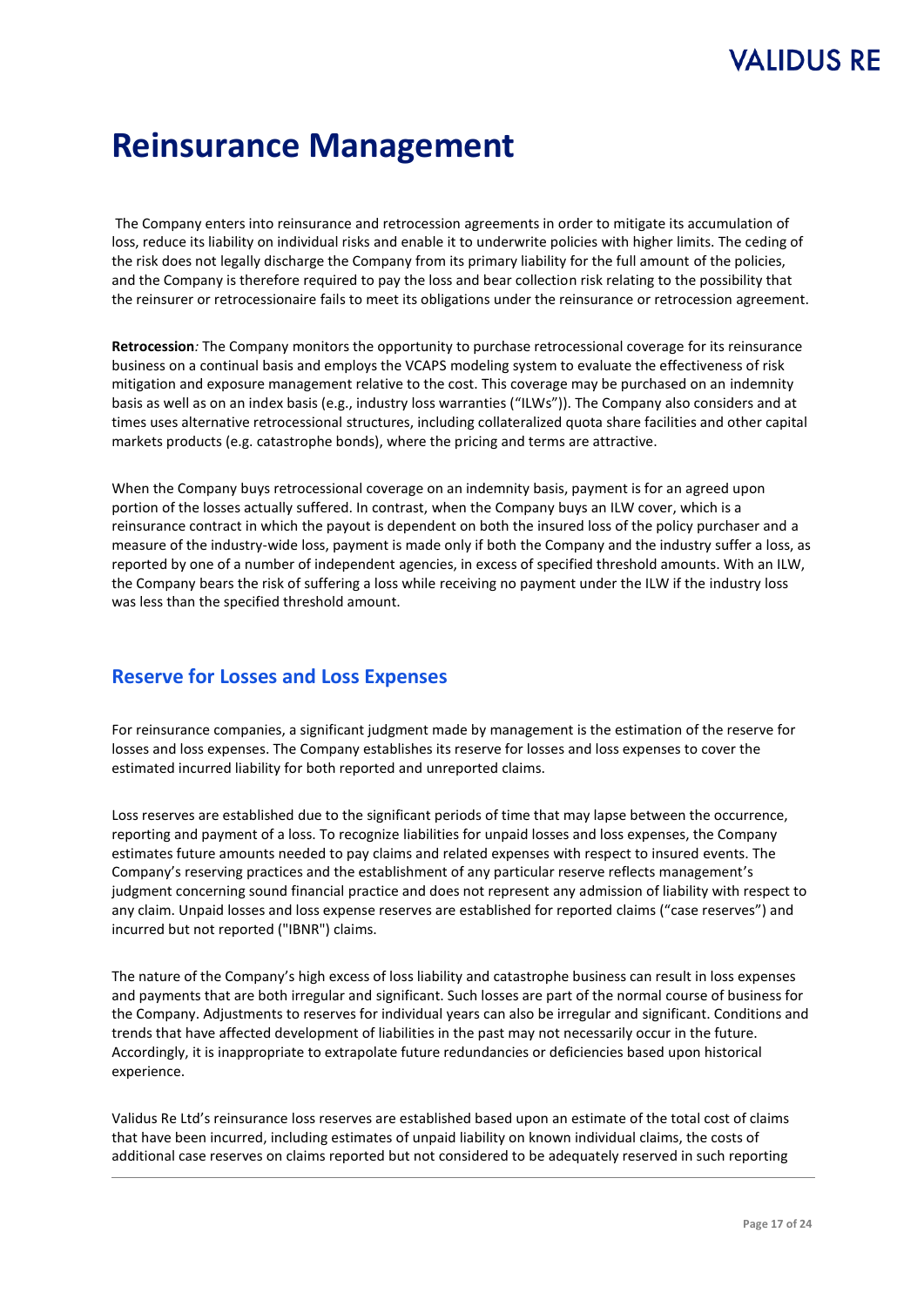("ACRs") and amounts that have been incurred but not yet reported. ACRs are used in certain cases and are calculated based on management's estimate of the required case reserve on an individual claim less the case reserves reported by the client. The Loss Reserve Committee follows catastrophe event ultimate loss reserve estimation procedures for the investigation, analysis, estimation and approval of ultimate loss reserving.

For reported losses, case reserves are established within the parameters of the coverage provided in the impacted reinsurance contracts. Where there is a reported claim for which the reported case reserve is determined to be insufficient, an ACR or individual claim IBNR estimate will be booked that is adjusted as claims notifications are received. Information is obtained from various sources including brokers, proprietary and third party vendor models and internal data regarding reinsured exposures related to the geographic location of the event, as well as other sources. Generally accepted actuarial techniques are used in the IBNR estimation process. Historical insurance industry loss emergence patterns, as well as estimates of future trends in claims severity, frequency and other factors, are used in establishing loss reserves.

Loss reserves represent estimates, including actuarial and statistical projections at a given point in time, of the expectations of the ultimate settlement and administration costs of claims incurred. Such estimates are not precise in that, among other things, they are based on predictions of future developments and estimates of future trends in loss severity and frequency and other variable factors such as inflation, litigation and tort reform. This uncertainty is heightened by the low frequency high severity nature of the reinsurance business written, thereby providing limited claims loss emergence patterns that directly pertain to the reinsurance operations. This continues to necessitate the partial use of industry loss emergence patterns in deriving IBNR, which contribute to the inherent uncertainty within the loss reserve estimation process and therefore will differ from actual experience. Further, expected losses and loss ratios are typically developed in part by using outputs from vendor and proprietary computer models and these expected losses and loss ratios are a significant component in the calculation of IBNR. Finally, the uncertainty surrounding estimated costs is greater in cases where large, unique events have been reported and the associated claims are in early stages of resolution. As a result of these uncertainties, it is likely that the ultimate liability will differ from such estimates, perhaps materially.

The following table represents an analysis of paid and unpaid losses and loss expenses incurred and a reconciliation of the beginning and ending unpaid loss expenses for Validus Re Ltd. as at December 31, 2020 and 2019: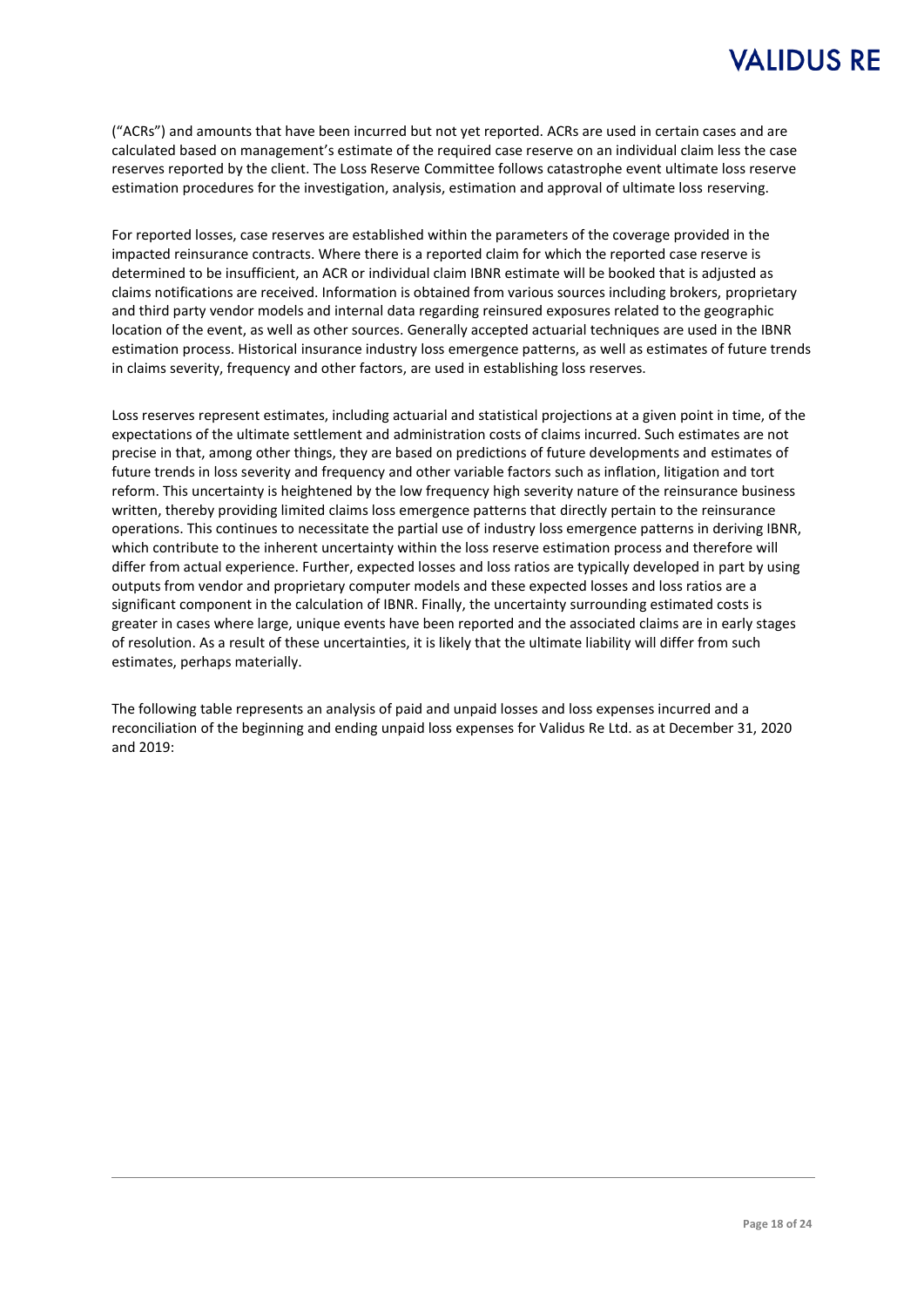|                                                                                                        | <b>Years Ended December 31</b> |               |      |               |  |  |  |
|--------------------------------------------------------------------------------------------------------|--------------------------------|---------------|------|---------------|--|--|--|
| (US Dollars in thousands)                                                                              |                                | 2020          | 2019 |               |  |  |  |
| Reserve for losses and loss expenses, beginning of year                                                | \$                             | 2,724,823     | \$   | 4,127,360     |  |  |  |
| Loss reserves recoverable, beginning of year                                                           |                                | (1, 119, 707) |      | (1, 291, 891) |  |  |  |
| Net reserves for losses and loss expenses, beginning of year                                           |                                | 1,605,116     |      | 2,835,469     |  |  |  |
| Loss reserves commuted during the year (a)                                                             |                                |               |      | (1, 113, 644) |  |  |  |
| Increase (decrease) in net reserves for losses and loss expenses in<br>respect of losses occurring in: |                                |               |      |               |  |  |  |
| Current year                                                                                           |                                | 1,316,354     |      | 1,276,172     |  |  |  |
| Prior years                                                                                            |                                | (44, 642)     |      | (122, 145)    |  |  |  |
| Total incurred losses and loss expenses                                                                |                                | 1,271,712     |      | 1,154,027     |  |  |  |
| Foreign exchange loss (gain)                                                                           |                                | 34,128        |      | 9,470         |  |  |  |
| Less net losses and loss expenses paid in respect of losses occurring in:                              |                                |               |      |               |  |  |  |
| Current year                                                                                           |                                | (374, 837)    |      | (216, 317)    |  |  |  |
| Prior years                                                                                            |                                | (399, 340)    |      | (1,063,889)   |  |  |  |
| <b>Total net paid losses</b>                                                                           |                                | (774, 177)    |      | (1, 280, 206) |  |  |  |
| Net reserve for losses and loss expenses, end of year                                                  |                                | 2,136,779     |      | 1,605,116     |  |  |  |
| Loss reserves recoverable, end of year                                                                 |                                | 1,074,617     |      | 1,119,707     |  |  |  |
| Reserve for losses and loss expenses, end of year                                                      | \$                             | 3,211,396     | \$   | 2,724,823     |  |  |  |
|                                                                                                        |                                |               |      |               |  |  |  |

(a) On December 31, 2019, the Company commuted certain reinsurance agreements assumed from its affiliate, Talbot 2002 Underwriting Capital Ltd. Refer to Note 16 in the Validus Reinsurance, Ltd. Consolidated Financial Statements, "Related party transactions", for further information.

Incurred losses and loss expenses comprise:

|                                       | <b>Years Ended December 31</b> |      |            |  |
|---------------------------------------|--------------------------------|------|------------|--|
|                                       | 2020                           | 2019 |            |  |
| Gross losses and loss expenses        | 1.477.480                      |      | 1,489,467  |  |
| Reinsurance recoveries                | (205, 768)                     |      | (335, 440) |  |
| Net incurred losses and loss expenses | 1,271,712                      |      | 1,154,027  |  |
|                                       |                                |      |            |  |

Note: Figures provided in the table above are based on the Validus Re Ltd. Consolidated Financial Statements.

Insurance liabilities of the Singapore Branch are set in accordance with the MAS Insurance (Valuation and Capital) Regulations 2004. For year ended December 31, 2020, premium and claim liabilities, as provided in the MAS Insurance Company Returns, were S\$20,414 and S\$52,854, respectively.

The following table provides a summary of the Singapore Branch's insurance liabilities by claim and premium categories and by line of business as at December 31, 2020 and 2019: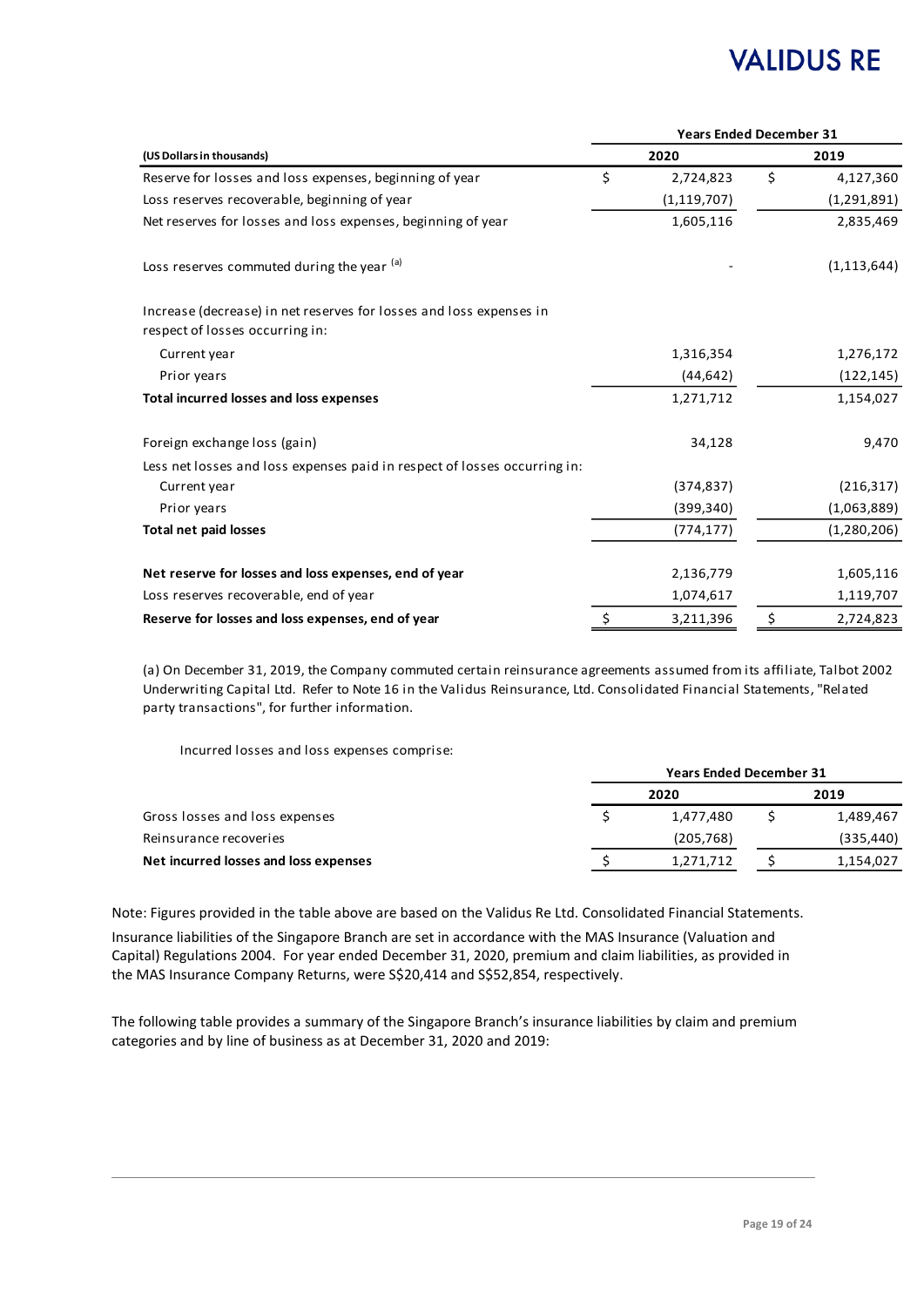| (Singapore Dollars in thousands)                   | December 31, 2020 | December 31, 2019 |     |        |
|----------------------------------------------------|-------------------|-------------------|-----|--------|
| Net reserves by claim and premium categories:      |                   |                   |     |        |
| Net reserves for claims reported and loss expenses | S\$               | 20,380            | S\$ | 18,278 |
| Net reserves for claims incurred but not reported  |                   | 32,474            |     | 49,847 |
| Net unearned premium reserve                       |                   | 20,414            |     | 18,633 |
| Total net insurance liabilities                    | S\$               | 73,268            | S\$ | 86,758 |
|                                                    |                   |                   |     |        |
| Net reserves by line of business:                  |                   |                   |     |        |
| Property                                           | S\$               | 55.918            | S\$ | 66,536 |
| Marine and Aviation                                |                   | 17,066            |     | 14,378 |
| Casualty and Others                                |                   | 284               |     | 5,844  |
| <b>Total net insurance liabilities</b>             | S\$               | 73,268            | S\$ | 86,758 |

#### **Capital Adequacy**

Validus Re Ltd. has operations which are subject to laws and regulations in the jurisdictions in which they operate, the most significant of which are Bermuda and Switzerland.

Validus Re Ltd. and its subsidiaries are required to maintain certain measures of solvency and liquidity which provide restrictions on declaring dividends and distributions. Statutory capital and surplus as at December 31, 2020 and 2019 and statutory net income for the years ended December 31, 2020 and 2019 for our reinsurance subsidiaries based in our most significant regulatory jurisdictions were as follows:

|                           |  |              |  | <b>Statutory Capital and Surplus</b> |                                    |           |  |                                |  |           |  |         |
|---------------------------|--|--------------|--|--------------------------------------|------------------------------------|-----------|--|--------------------------------|--|-----------|--|---------|
| <b>Required</b>           |  | Actual       |  |                                      | <b>Statutory Net Income (Loss)</b> |           |  |                                |  |           |  |         |
|                           |  | December 31. |  |                                      | December 31.                       |           |  | <b>Years Ended December 31</b> |  |           |  |         |
| (US Dollars in thousands) |  | 2020         |  | 2019                                 |                                    | 2020      |  | 2019                           |  | 2020      |  | 2019    |
| Bermuda                   |  | 1,036,557    |  | 866.018                              |                                    | 3.784.457 |  | 3.646.426                      |  | 91.797    |  | 394,812 |
| Switzerland               |  | 454,000      |  | 324.000                              |                                    | 1,144,560 |  | 1,309,826                      |  | (65, 266) |  | 87,453  |

Validus Reinsurance, Ltd. and its reinsurance subsidiaries based in Bermuda are required to maintain minimum statutory capital and surplus equal to the Enhanced Capital Requirement ("ECR"), where applicable, or the Minimum Solvency Margin ("MSM"). The ECR is equal to the higher of the MSM or the Bermuda Solvency Capital Requirement ("BSCR") model. The BSCR for the relevant insurers for the year ended December 31, 2020 was filed with the BMA in April 2021. Therefore, the required statutory capital and surplus as at December 31, 2020 and 2019 of \$1,036,557 and \$866,018, respectively, are based on the sum of: (1) actual ECR for Validus Reinsurance, Ltd., and (2) minimum solvency margin of a Bermuda-based reinsurance subsidiary. As at December 31, 2020, Validus Reinsurance, Ltd.'s ECR exceeded the MSM of \$449,612 (December 31, 2019: \$788,235).

At December 31, 2020 and 2019, the actual statutory capital and surplus of the Company and the Bermuda based reinsurance subsidiaries exceeded the relevant regulatory requirements.

Validus Reinsurance, Ltd. maintains a branch office in Singapore. As the branch office is not considered a separate entity for regulatory purposes, the required and actual statutory capital and surplus amount includes amounts, as set out above, related to the applicable branch office. The branch office is subject to additional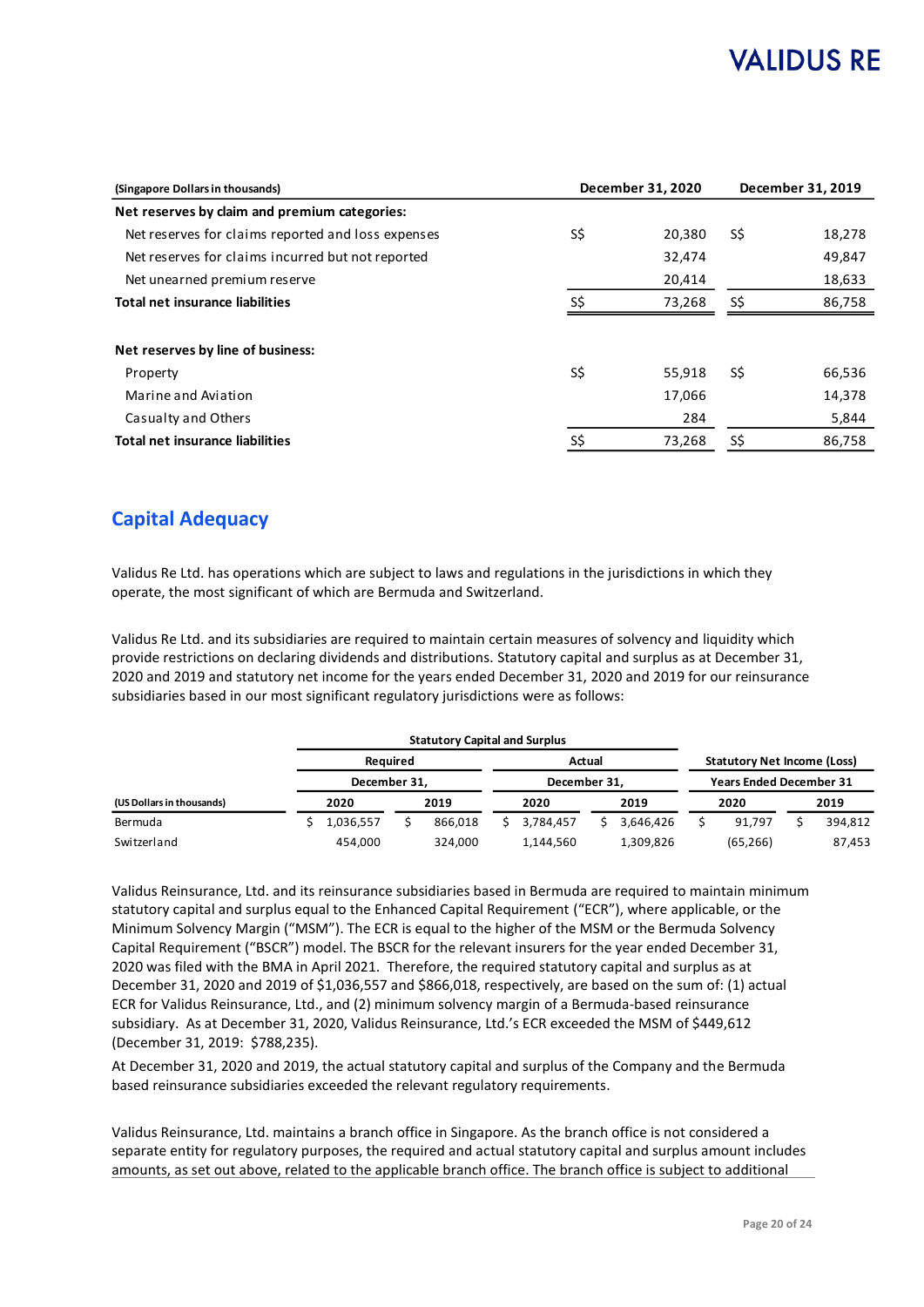minimum capital or asset requirements in their country of domicile. At December 31, 2020 and 2019, the actual capital and assets for the branch exceeded the relevant local regulatory requirements.

Additional information relating to Validus Re Ltd.'s statutory and regulatory requirements is provided in the Validus Re Ltd. Consolidated Financial Statements.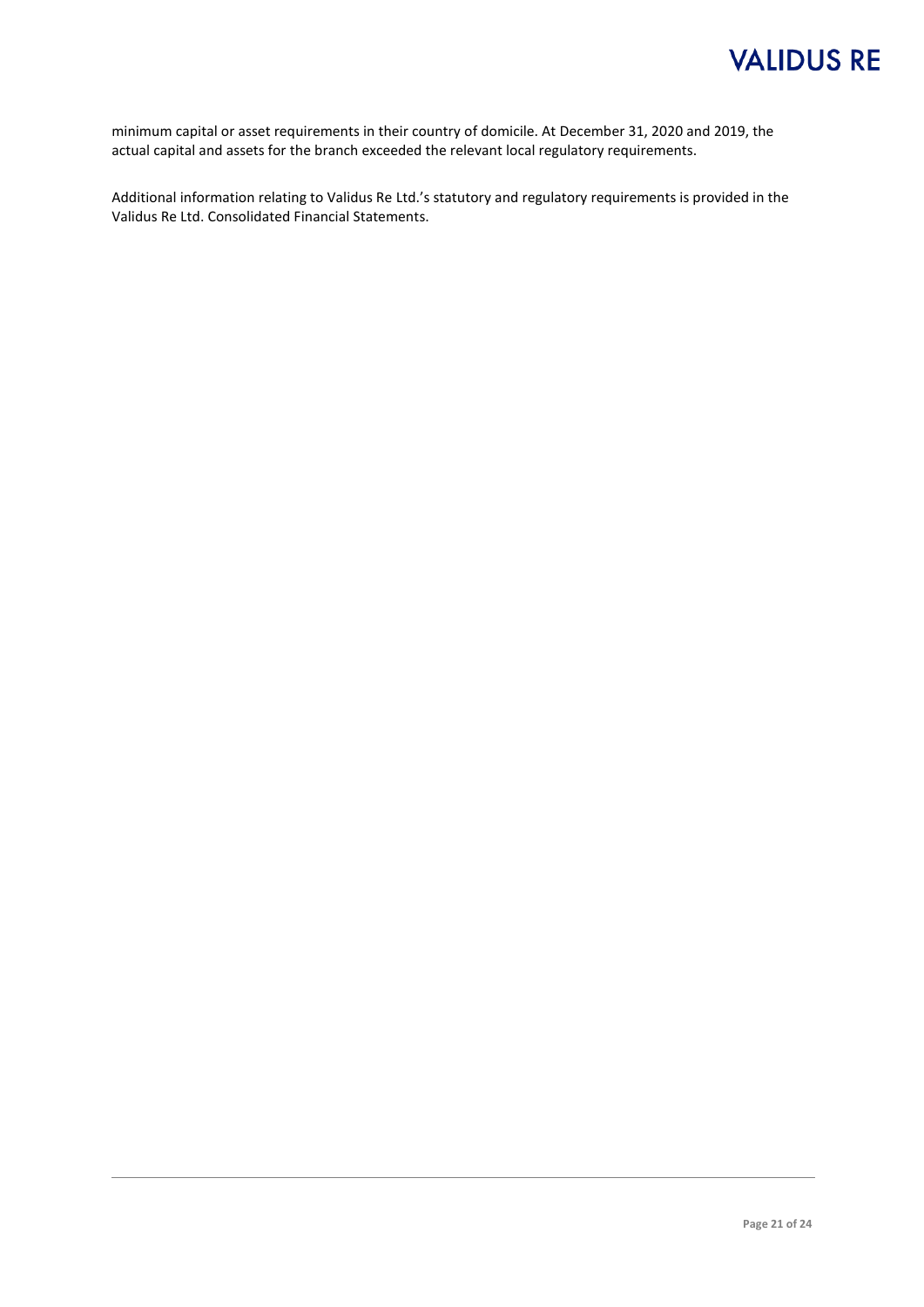# **Investment Management**

The overriding goal of our investment management is capital preservation, such that the assets of the Company are invested to provide for the timely payment of all contractual obligations of policyholders and creditors, ensuring our ability to underwrite future business and to satisfy all regulatory and rating agency requirements. We aim to achieve these objectives through a clearly defined process that is driven by the enterprise-wide risk and capital position of the Company to ensure assets are invested in accordance with our defined financial objectives and risk tolerances. Our approach considers the joint impact of underwriting and investment risks to the Company, in the context of clear prioritization of underwriting needs and opportunities. As such, we structure our investment portfolio to support policyholder reserves and contingent risk exposures with a liquid portfolio of high quality fixed-income investments with a comparable duration profile.

A significant portion of reinsurance contracts written by the Company provide short-tail reinsurance coverage for losses resulting mainly from natural and man-made catastrophes, which could result in payment of a substantial amount of losses at short notice. Accordingly, the Company's investment portfolio is primarily structured to provide liquidity, which means the investment portfolio contains a significant amount of relatively short-term fixed maturity investments. As such, we structure our managed cash and investment portfolio to support policyholder reserves and contingent risk exposures with a liquid portfolio of high quality fixed-income investments with a comparable duration profile.

The Company's Investment Guidelines require investments to have an average duration in the range of 0.75 years to 3.25 years. At December 31, 2020, the average duration of the Company's managed investment portfolio was 1.79 years (December 31, 2019: 2.29 years). This duration is reviewed regularly based on changes in the duration of the Company's liabilities and general market conditions.

The Company's Investment Guidelines also requires certain minimum credit quality standards for its managed fixed maturity portfolio. Further limits on asset classes and security types are also mandated. In addition, the Company stress-tests the downside risks within its asset portfolio using internal and external inputs and stochastic modeling processes to help define and limit asset risks to acceptable levels that are consistent with our overall ERM framework.

The value of the Company's managed fixed maturity portfolio will fluctuate with, among other factors, changes in the interest rate environment and in overall economic conditions. Additionally, the structure of the Company's overall managed investment portfolio exposes the Company to other risks, including insolvency or reduced credit quality of corporate debt securities, prepayment, default and structural risks on asset-backed securities, mortgage-backed securities and bank loans and liquidity risks on certain other investments, including hedge funds, fixed income investment funds and private equity investments.

Consistent with U.S. GAAP, the Company recognizes investments at their fair value in the Consolidated Balance Sheets. Fair value is defined as the price that would be received to sell an asset or paid to transfer a liability in an orderly transaction between market participants at the measurement date.

More information regarding investments and related valuation, risks and accounting policies can be found in the Validus Re, Ltd. Consolidated Financial Statements.

The Singapore Branch maintains a liquid portfolio of high quality fixed-income investments with a duration profile commensurate with its insurance liabilities.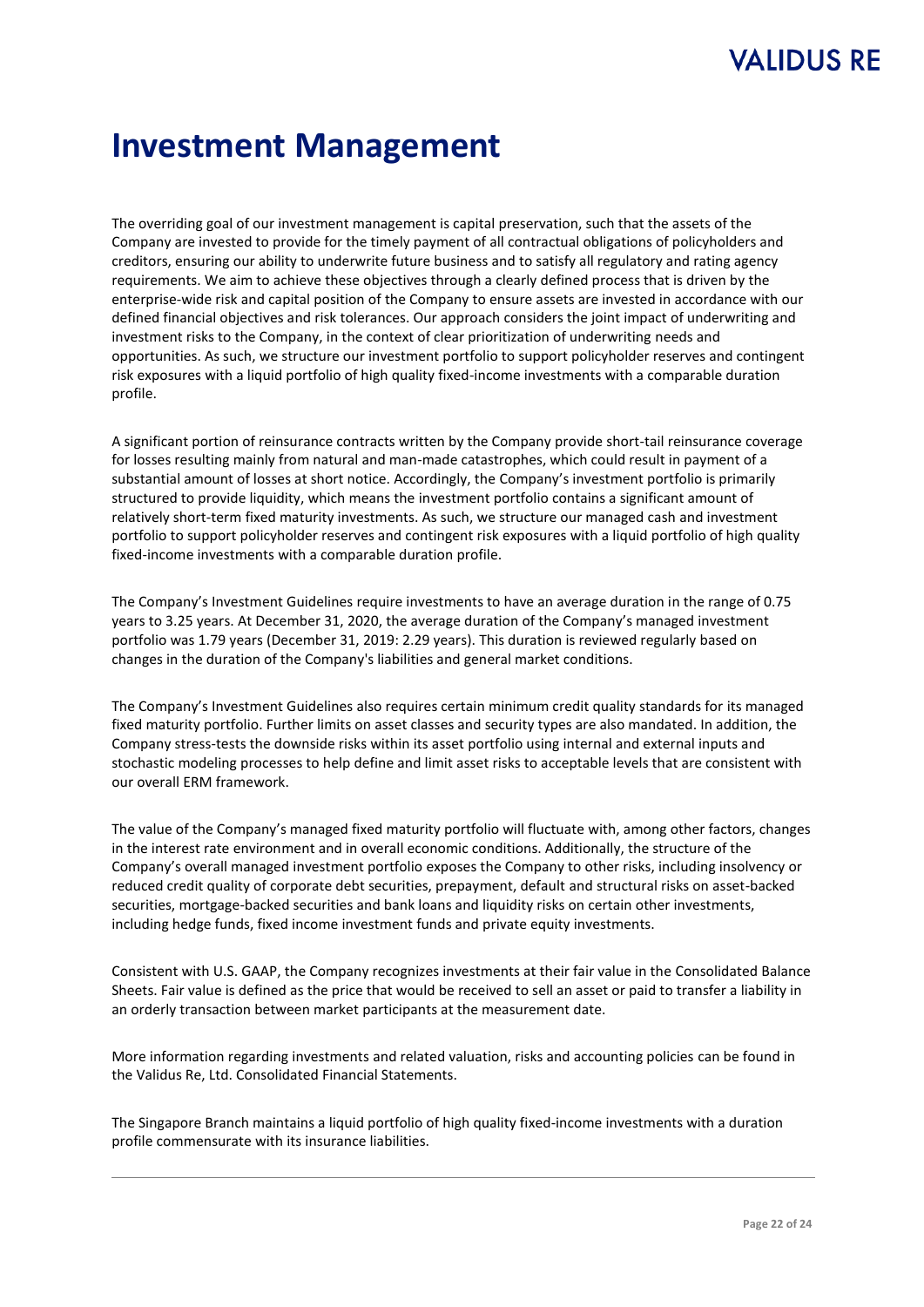# **Financial Performance**

The following table provides consolidated statements of operations and comprehensive income for Validus Re Ltd. for the years ended December 31, 2020 and 2019 (expressed in thousands of U.S. dollars):

| (US Dollars in thousands)                                               | December 31, 2020 | December 31, 2019 |  |
|-------------------------------------------------------------------------|-------------------|-------------------|--|
| <b>Revenues</b>                                                         |                   |                   |  |
| Gross premiums written                                                  | \$<br>2,409,467   | \$<br>2,806,989   |  |
| Reinsurance premiums ceded                                              | (586, 263)        | (694, 867)        |  |
| Net premiums written                                                    | 1,823,204         | 2,112,122         |  |
| Change in unearned premiums                                             | (180, 355)        | (230, 251)        |  |
| Net premiums earned                                                     | 1,642,849         | 1,881,871         |  |
| Net investment income                                                   | 110,589           | 126,553           |  |
| Net realized (losses) gains on investments                              | 699               | 2,458             |  |
| Net change in unrealized gains on investments                           | 58,874            | 91,403            |  |
| Other insurance related income and other income                         | 12,750            | 62,599            |  |
| Foreign exchange (losses) gains                                         | (18, 517)         | 4,037             |  |
| <b>Total revenues</b>                                                   | 1,807,244         | 2,168,921         |  |
| <b>Expenses</b>                                                         |                   |                   |  |
| Losses and loss expenses                                                | 1,271,712         | 1,154,027         |  |
| Policy acquisition costs                                                | 354,757           | 531,679           |  |
| General and administrative expenses                                     | 100,760           | 118,334           |  |
| Share compensation expenses                                             | 1,686             | 1,799             |  |
| Finance expenses                                                        | 3,290             | 3,855             |  |
| Transaction expenses                                                    | 504               | 470               |  |
| <b>Total expenses</b>                                                   | 1,732,709         | 1,810,164         |  |
| Income before taxes and income from operating affiliates and structured |                   |                   |  |
| notes                                                                   | 74,535            | 358,757           |  |
| Tax benefit                                                             | 8,437             | 26,303            |  |
| Loss from operating affiliates                                          | 8,245             | 8,708             |  |
| Income from structured notes receivable from AlphaCat ILS fund          | 580               | 1,044             |  |
| Net income and comprehensive income                                     | 91,797            | 394,812           |  |

Note: Figures provided in the table above are based on the Validus Re Ltd. Consolidated Financial Statements.